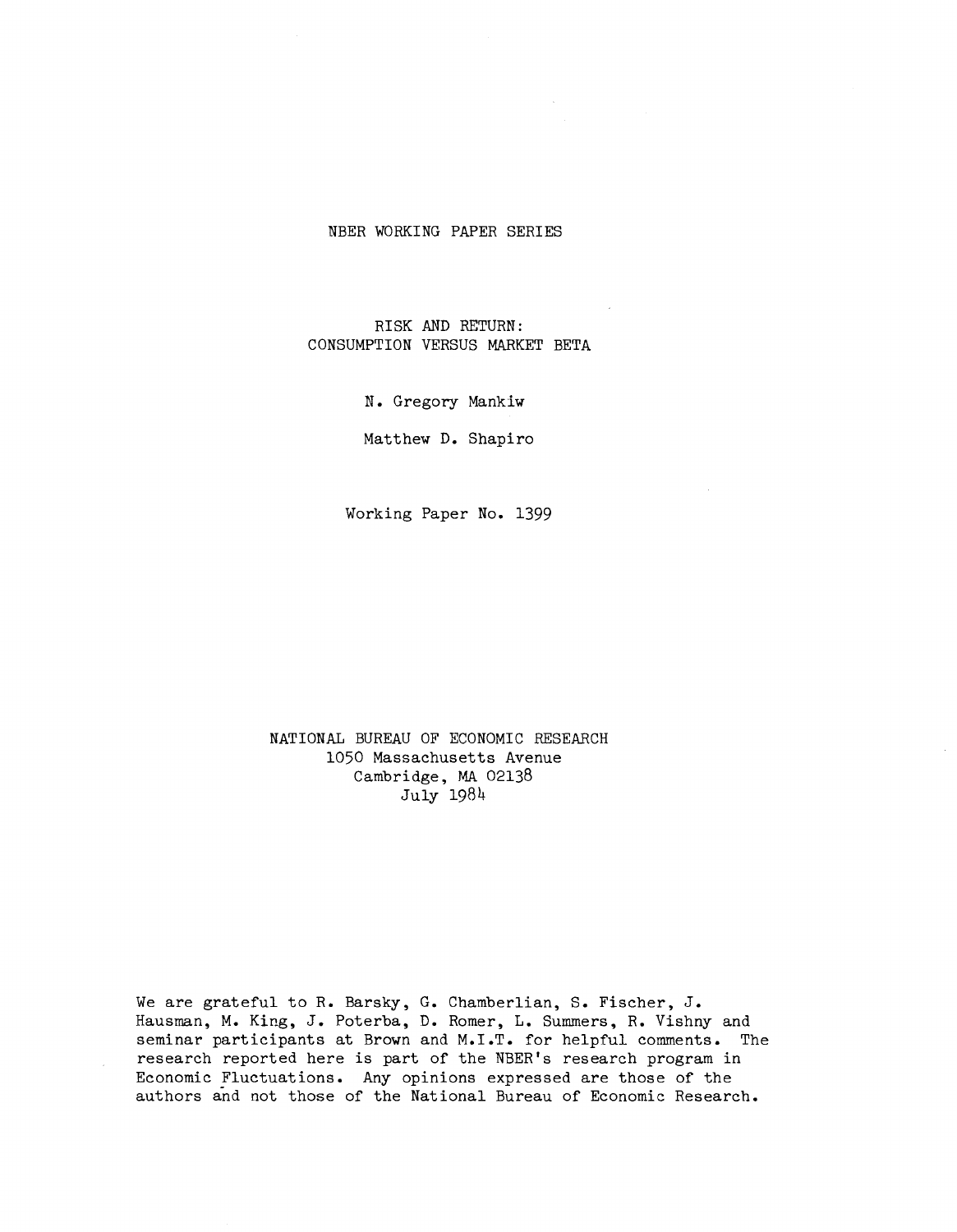NBER Working Paper #1399 Ju1r 198)4

Risk and Return: Consumption versus Market Beta

#### ABSTRACT

The interaction between the macroeconomy and asset markets is central to a variety of modern theories of the business cycle. Much recent work emphasizes the joint nature of the consumption decision and the portfolio allocation decision. In this paper, we compare two formulations of the Capital Asset Pricing Model. The traditional CAPM suggests that the appropriate measure of an asset's risk is the covariance of the asset's return with the market return. The consumption CAPM, on the other hand, implies that a better measure of risk is the covariance with aggregate consumption growth. We examine a cross section of  $464$  stocks and find that the beta measured with respect to a stock market index outperforms the beta measured with respect to consumption growth.

N. Gregory Mankiw Matthew D. Shapiro #)4)4 #)42

 $284$  Harvard Street 1643 Cambridge Street  $\#44$ <br> $\#42$ Cambridge, MA 02138 Cambridge, MA 02138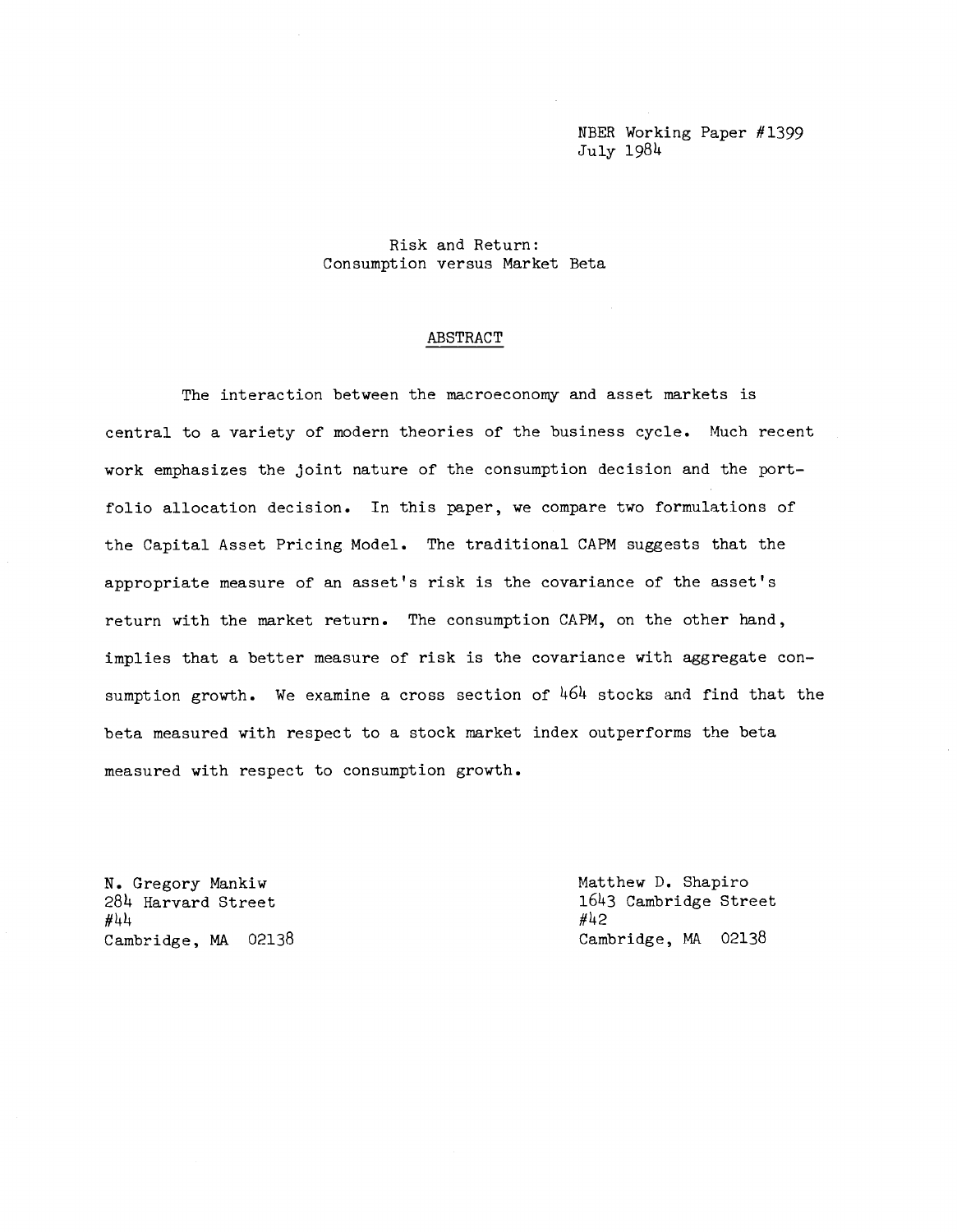#### I. Introduction

The link between asset markets and product markets is central to a variety of macroeconomic models. In IS—LM models, such as those discussed by Tobin [1980,1982] and Blanchard [1981], asset prices affect wealth and thus aggregate demand. In models based upon intertemporal substitution, such as the one Lucas [1978] considers, asset prices adjust to equate desired expenditure with the endowment of the economy. The important role given to the stock market in these very different models is not surprising. As Fischer and Merton  $[1984]$  document, there is a close empirical connection between stock market movements and the subsequent behavior of the economy.

Recent work by Breeden [1979], Grossman and Shiller [1981,1982], and others emphasizes the joint nature of the consumption decision and the portfolio allocation decision.<sup>1</sup> This integration is natural, since the economic agents who make consumption decisions are also deciding how to allocate their savings among the various assets in the economy. The implied model, which is often called the "consumption CAPM," provides an intuitive and empirically tractible framework for examining the interaction between asset returns and the macroeconomy.

The purpose of this paper is to compare the consumption CAPM to the traditional Capital Asset Pricing Model. Both versions of the CAPM

<sup>1</sup>See also Hall [1982], Hansen and Singleton [1983], Mankiw [1981,1983] , Mankiw, Rotemberg and Summers [1982], Runkle [1982] Shapiro  $[1984]$ , Shiller  $[1982]$ , and Summers  $[1982]$ .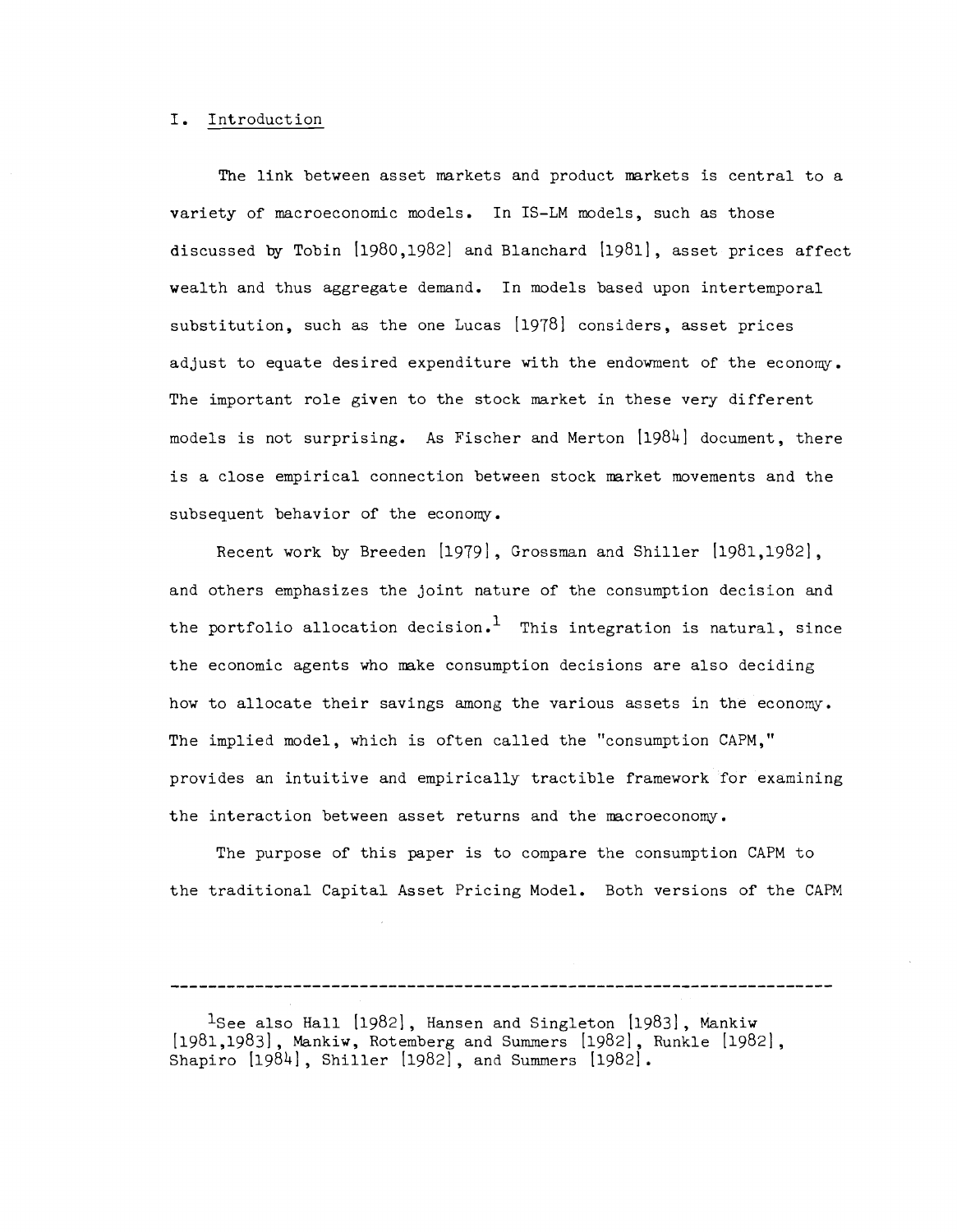relate the expected return on an asset to its systematic risk. Traditional tests of the CAPM use the covariance with a stock market index to measure systematic risk. The consumption CAPM, however, suggests that a better measure of systematic risk is the covariance with aggregate consumption.

Tests of the traditional CAPM produce mixed results. Fama and MacBeth [1973], for example, examine the returns on a cross-section of stocks and conclude that the data confirm the theory. Other researchers, such as Douglas [1969], Miller and Scholes [1972], Levy [1978], and Gibbons [1982], report evidence contradicting the model. One possible objection to these cross—sectional tests is that the true market portfolio is much larger than the one used in practice. Most studies use a stock market index as the market portfolio. In the theoretical model, however, the market portfolio includes all assets: bonds, land, residential structures and, most important, human capital. It is possible that any empirical failure of the theory is attributable to the exclusion of many relevant assets from the market portfolio.

The inability to measure the market portfolio is a major obstacle for both testing and using the traditional CAPM. Roll [1977] concludes that, because of this problem, the CAPM is untestable. Acceptance of Roll's nihilistic conclusion would render the CAPM useless as a positive theory of how investors do behave. Moreover, since practical applications of the CAPM typically require knowing the market port—

2.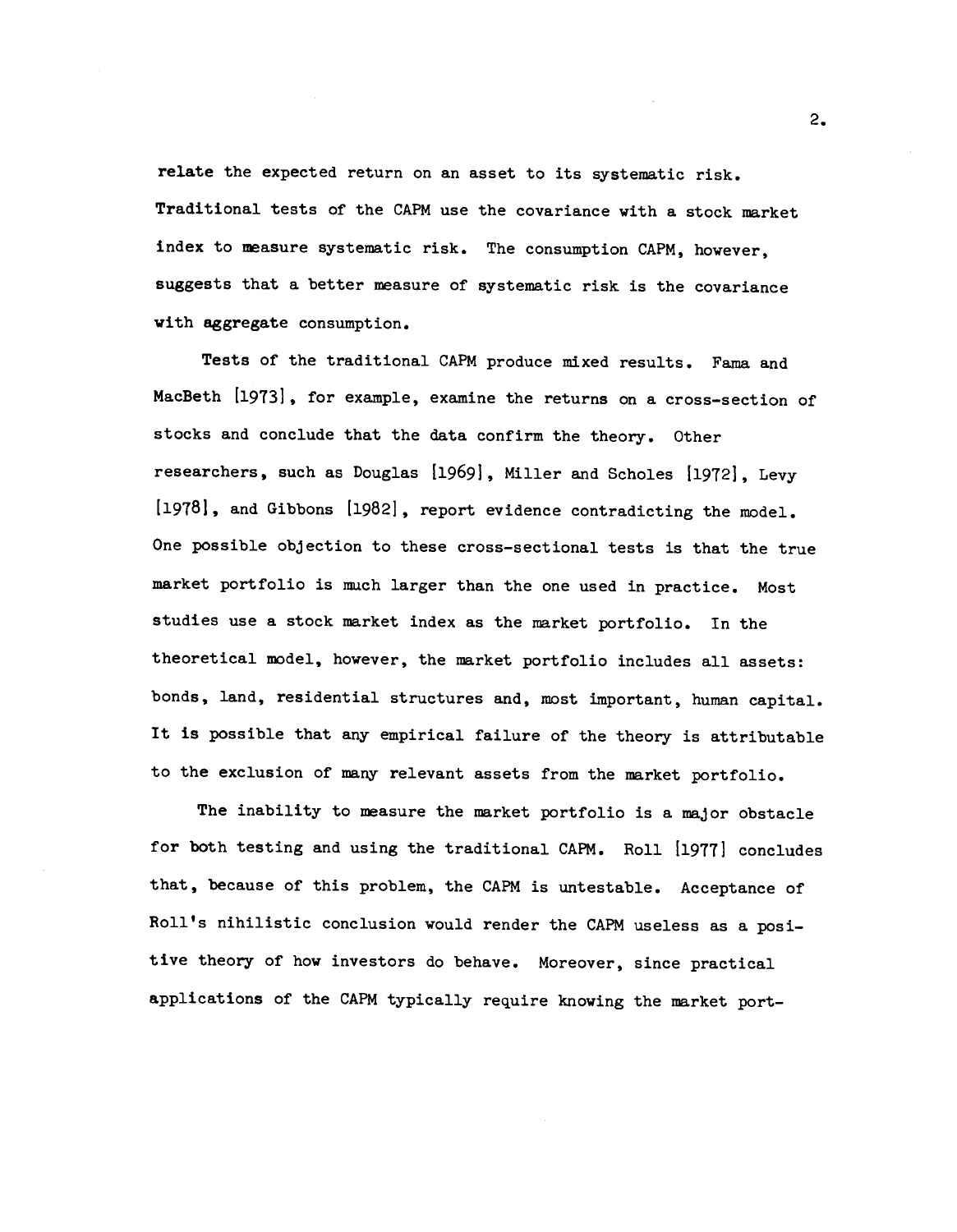folio, it would also diminish the usefulness of the CAPM as a normative theory of how investors should behave. Thus, empirical application of the model requires identification of the market portfolio.

The consumption CAPM may offer a solution to this problem. Breeden [1979] shows that Merton's [1973] intertemporal CAPM relates the expected return on an asset to the covariance of its return with the growth in consumption (its consumption beta). Intuitively, the growth in consumption is the return on all assets. Only risk correlated with consumption risk should be rewarded. Thus, our ability to measure consumption can potentially circumvent the problem of explicitly identifying the market portfolio.<sup>2</sup>

In this paper, we examine whether the consumption CAPM provides a more empirically useful framework for understanding cross-sectional stock returns. We address two questions. First, do high consumption beta stocks earn a higher return? Second, does the consumption CAPM outperform the traditional CAPM in explaining the cross—section of stock returns? By considering these questions, we hope to learn whether the traditional CAPM or the consumption CAPM is more consistent with the data.

Our study of the consumption CAPM parallels previous studies of

 $2$ An alternative approach to this problem is taken by Stambaugh  $[1982]$ , who attempts to measure the market return explicitly by including a broad range of assets. Such explicit measurement of the market return, however, does not easily permit including the return to human capital, which appears the primary source of risk for a typical

3.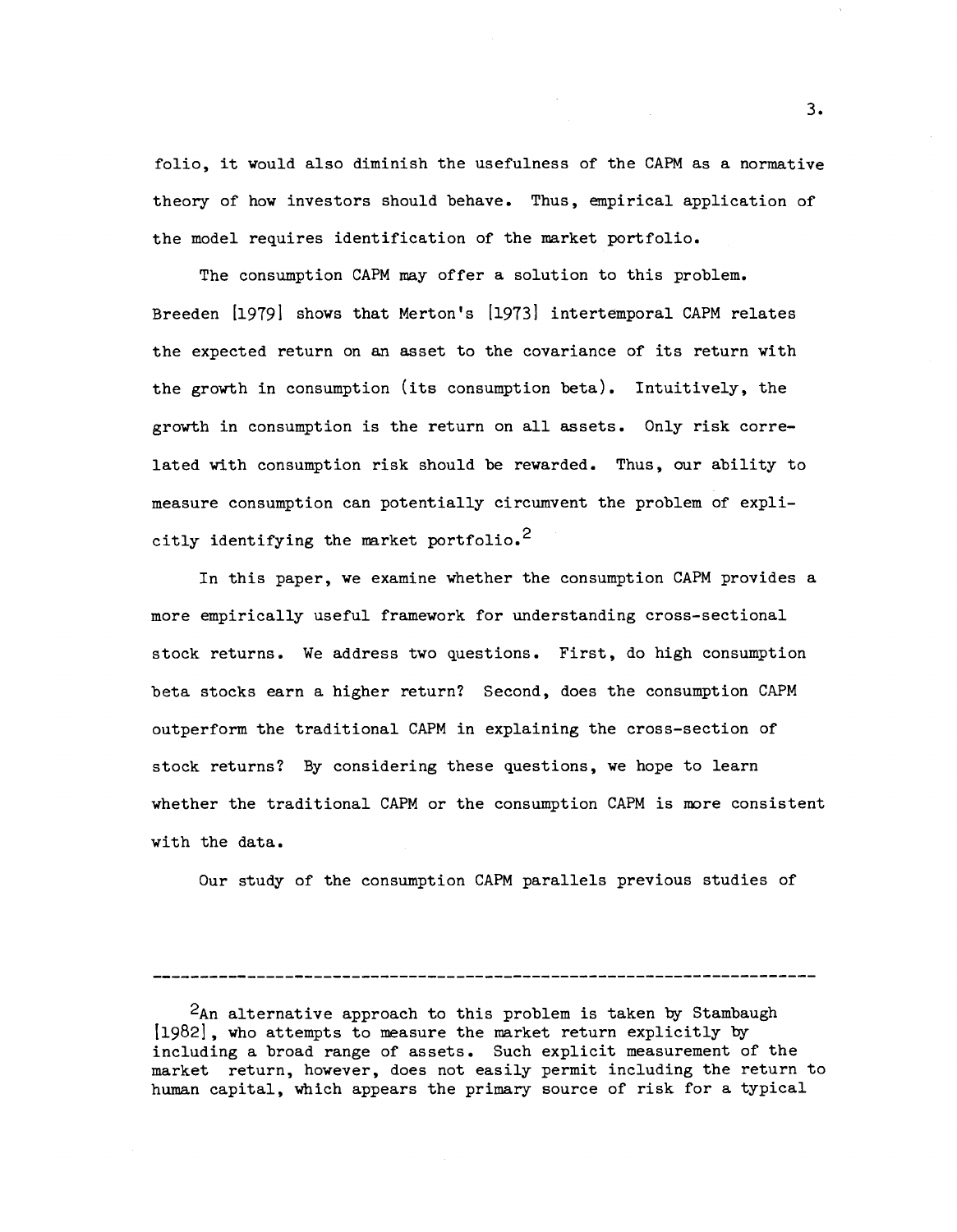the traditional CAPM. Thus we can directly compare the two models. We assume throughout this paper that the expected returns on the assets in our sample and the various risk measures we consider are constant through time. Although this assumption is not required by the underlying theory, it is useful for empirical testing and is common in previous work.<sup>3</sup> For example, Fama [1976, p.334] argues "that the stationarity assumption is a necessary ingredient for successful tests of the two-parameter model [i.e., the traditional CAPM]. Thus, although the assumption is not an explicit part of the two—parameter theory, it makes the theory more palatable, and it is pretty much a precondition for tests of the theory." Some recent work on the consumption CAPM, such as that of Hansen and Singleton [1983], tests the theory under more general assumptions.  $4$  The assumption of constant expected returns, however, yields the intuitively appealing relations we discuss

person. Even though the aggregate "dividend" to human capital (labor income) can be measured, the capital gain or loss reflecting changes in expected returns cannot. The use of the consumption CAPM obviates the need for such measurement. Moreover, using the consumption CAPM allows us to avoid other issues involving the definition of wealth. For example, we need not decide whether government bonds are net wealth  $(Barro [1974])$ , as consumers have already made that decision implicit in their optimal plans.

3This assumption is either explicit or implicit in, for example, Douglas  $[1969]$ , Fama and MacBeth  $[1973]$ , Levy  $[1978]$ , Gibbons  $[1982]$ and Stambaugh [1982].

<sup>4</sup>Hansen and Singleton report that the over-identifying restrictions implied by the consumption CAPM are overwhelmingly rejected. It is difficult, however, to judge the economic significance of this finding. Moreover, it is impossible to tell from their results whether the con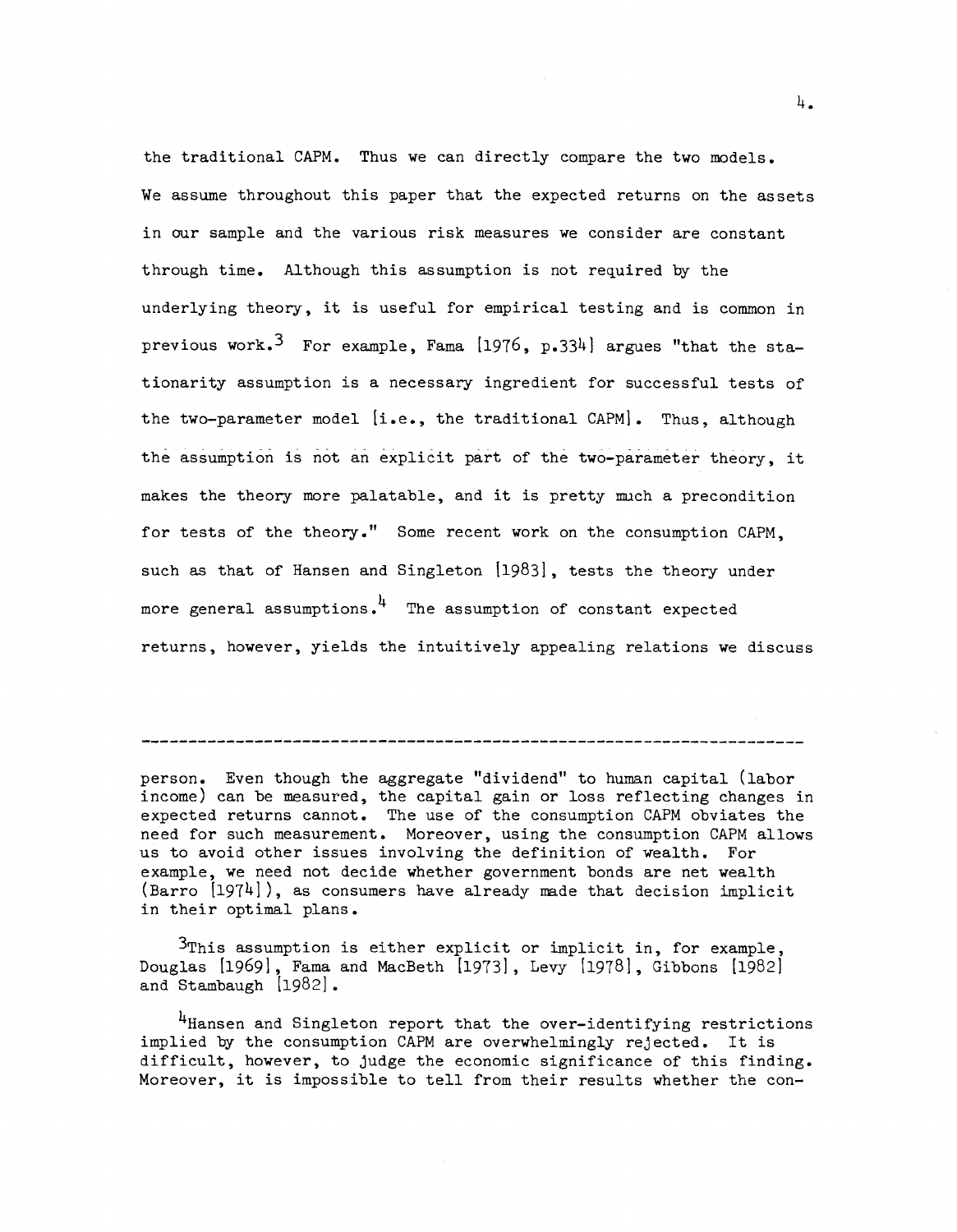in this paper.

Our examination of cross—sectional stock returns provides little support for the consumption CAPM. We find that the beta measured with respect to a stock index outperforms the beta measured with respect to consumption growth. In particular, when we regress return on both the market beta and the consumption beta, the coefficient on the consumption beta is statistically insignificant and very small while the coefficient on the market beta is statistically significant and comparatively large. We conclude that the consumption CAPM is not a more empirically useful model for explaining cross—sectional variation in stock returns.

Section II presents the theoretical framework for the tests. Section III describes the data, while Section IV discusses some issues concerning estimation. Section V presents the empirical results. Section VI discusses the results and suggests some possible explana t ions.

### II. Theory

In this section, we present the two formulations of the Capital Asset Pricing Model. We first briefly review the traditional CAPM. We then discuss the more modern consumption CAPM.

sumption CAPM is less consistent with the data than is the traditional CAPM.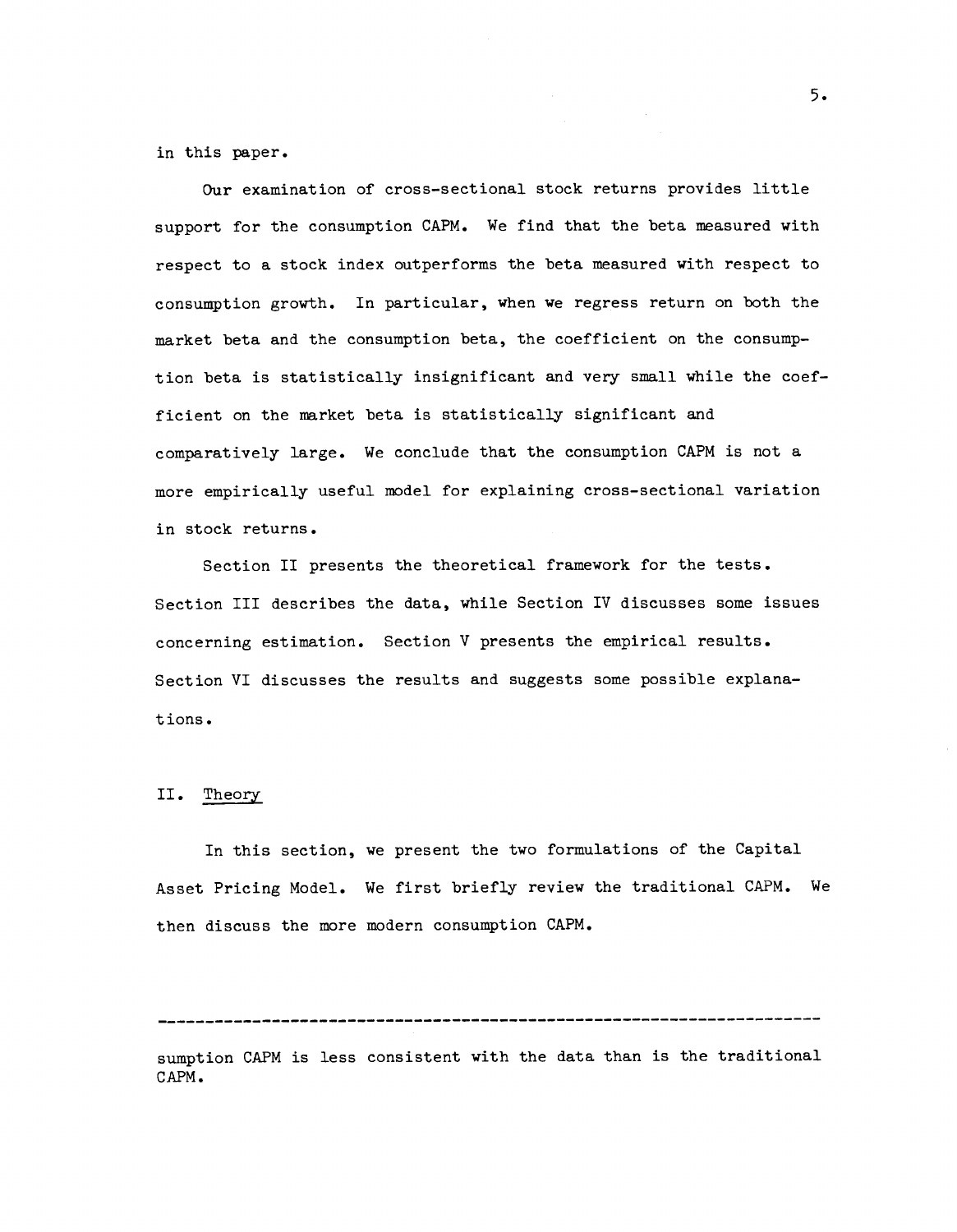The traditional CAPM is a static model of portfolio allocation under uncertainty and risk aversion. As Brealy and Myers [1981], Fama [1976], and other textbooks show, the model relates the return  $R_{it}$  on asset i to the risk-free return  $R_{Ft}$  and the market return  $R_{Mt}$ . The relation is

$$
(1) \t ER_{it} = R_{Ft} + (ER_{Mt} - R_{Ft})\beta_{Mit}
$$

where E denotes the expectation operator, and

(2) 
$$
\beta_{\text{Mit}} = \text{Cov}(R_{\text{it}}, R_{\text{Mt}})/\text{Var}(R_{\text{Mt}}).
$$

The term  $\beta_{\text{Mit}}$  is a measure of the systematic risk of asset i. For an asset with a certain real return,  $\beta_{\text{Mit}} = 0$ . For the market portfolio,  $\beta_{\text{Mit}} = 1$ . In general,  $\beta_{\text{Mit}}$  can take any positive or negative value.

Without auxiliary assumptions, we cannot implement the model empirically. As in many previous empirical studies, we assume that the risk measures  $\beta_{Mit}$  and the expected returns  $ER_{it}$ ,  $R_{Ft}$  and  $ER_{Mt}$  are constant through time. We can then write equation (1) as

(3) 
$$
R_i = a_0 + a_1 \beta_{Mi} + u_i
$$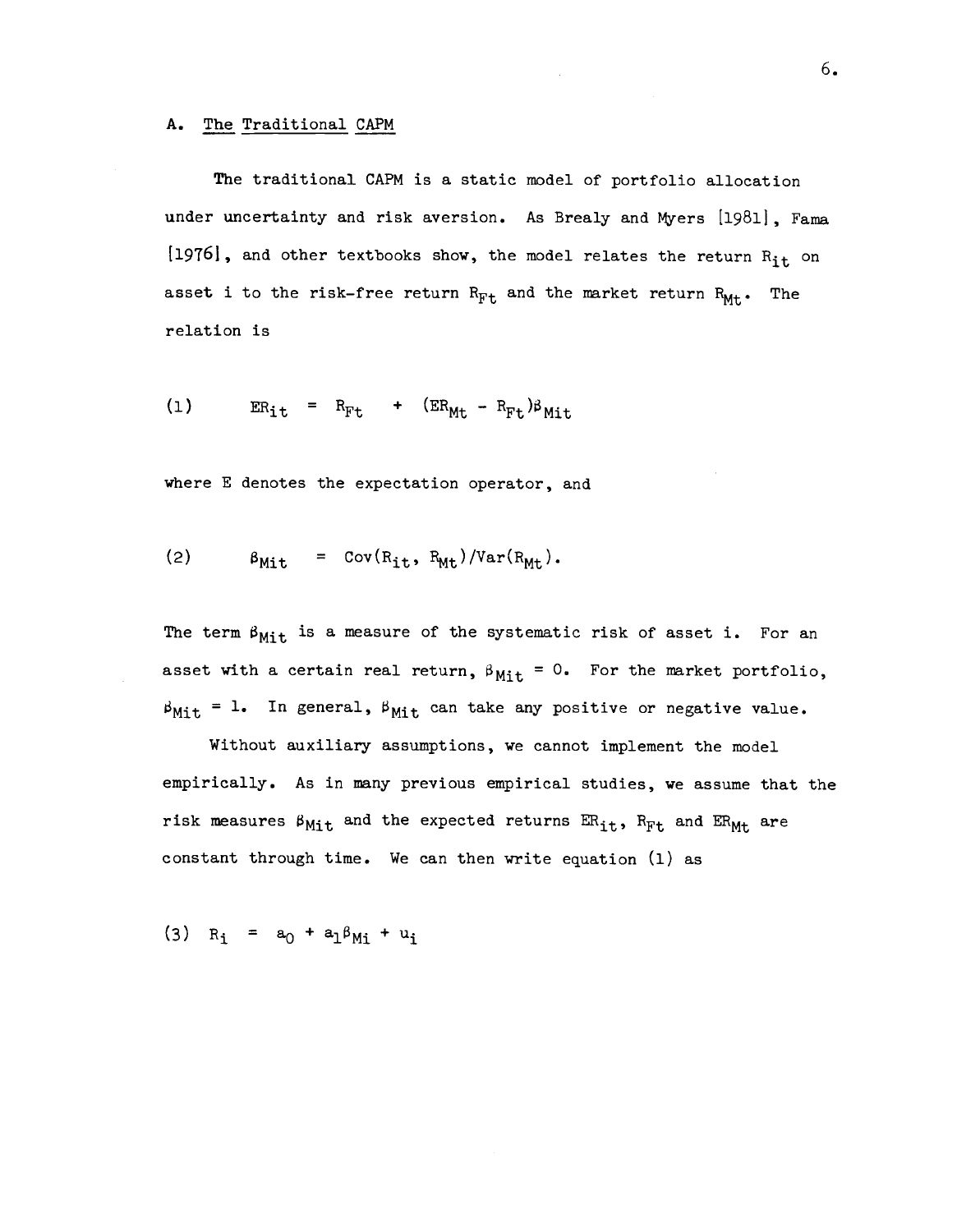where  $a_0 = R_F$ ,

- $a_1$  =  $ER_M R_F$ ,
- $R_i$  = the realized return on asset i over our sample, and
- $u_i$  = the expectational error  $R_i$   $ER_i$ .

The model thus relates the return on asset i to its systematic risk  $\beta_{Mi}$ .

If the  $\beta_{Mi}$  for each stock were directly observable, we could run the regression (3) on a cross-section of stocks. The  $\beta_{Mi}$ , however, are not observable. In practice, we use the sample estimates. That is, for each stock i, we use the time series of returns  $R_{it}$  and  $R_{Mt}$  to estimate  $\beta_{Mi}$ . We then use the estimated  $\beta_{Mi}$  as the variable in equation (3).

#### B. The Consumption CAPM

Much recent work in finance stresses the Joint nature of consumption and investment decisions. In the framework Merton [1973] introduces, Breeden [1979] derives a simple expression relating rates of return and aggregate consumption. Various studies use this relation for studying the time series properties of consumption and asset returns.<sup>5</sup> The results, however, do not provide a consistent verdict as

<sup>5</sup>See the papers cited in note 1.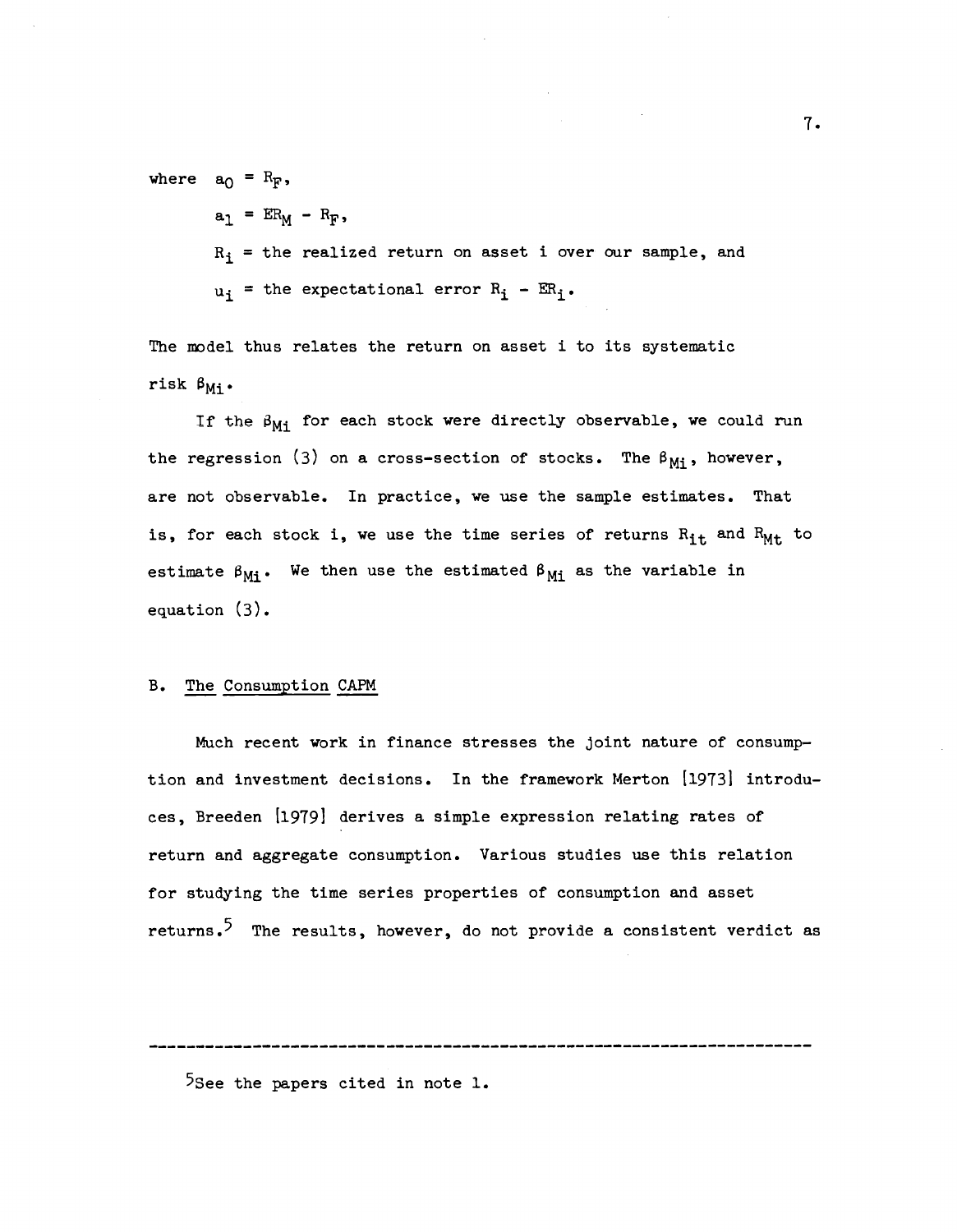to whether the model accords with the data. Few studies examine crosssectional returns.<sup>6</sup> In this section, we briefly review the model and discuss its implications for cross—sectional stock returns.

Consider the optimization problem facing the representative consumer. Each period he chooses a level of consumption and an allocation of his portfolio among various assets. His goal is to maximize the following utility function:

(6) 
$$
E_t \sum_{s=0}^{\infty} (1+\rho)^{-s} U(C_{t+s})
$$

where  $E_{+}$  = expectation conditional on information available at time t,

 $\rho$  = rate of subjective time preference,

 $C_{t+s}$  = consumption in period t+s of a nondurable good,

 $U = one-period, strictly concave utility function.$ 

Consider some asset i for which the representative consumer holds a positive amount. Along any proposed consumption path,  $C_t$ ,  $C_{t+1}$ ,..., the consumer can consider a small feasible perturbation in  $C_t$  and  $C_{t+1}$ . Suppose he reduces consumption in period t by  $dC_t$ , invests the saving

 $60n$ e exception is Marsh  $[1983]$ , who examines the term structure of interest rates and concludes that the data confirm the consumption CAFM.

TThis utility function, which is standard in the consumption CAPM literature, entails several assumptions. In particular, consumption of the good measured by C is additively separable from other goods, including durables and leisure. The utility function is also additi—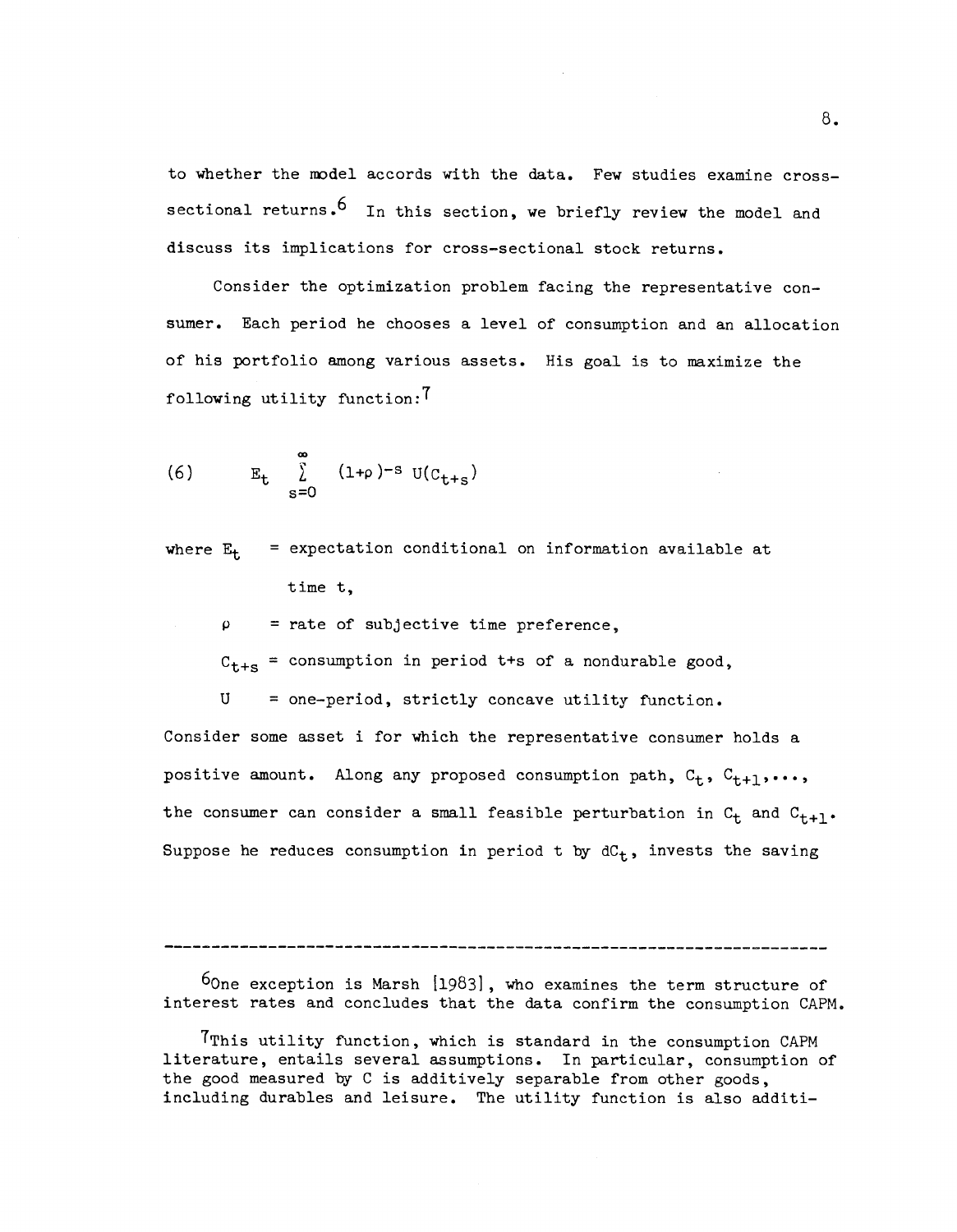asset i, and then consumes the return in period t+l. He increases his period t+1 consumption by  $dC_{t+1}=(1+R_{it})dC_t$ , where  $R_{it}$  is the real return on asset i. The change in total utility  $(4)$  due to this feasible perturbation is

(5) 
$$
-U'(C_t) dC_t + (1+\rho)^{-1}(1+R_{it})U'(C_{t+1}) dC_t
$$
.

At an optimum, no feasible perturbation should increase expected utility. Hence, the change in expected utility (7) due to this marginal change is zero. That is,

(6) 
$$
E_t
$$
 [((1+R<sub>it</sub>)/(1+\rho)) (U'(C<sub>t+1</sub>)/U'(C<sub>t</sub>))] = 1,

or 
$$
E_t
$$
  $[(1 + R_{it})S_t] = 1$ ,

where  $S_t = U'(C_{t+1})/U'(C_t)(1+\rho)$  is the marginal rate of substitution. The first order condition (6) is the now standard relation between the

vely separable through time. Another possible problem with the utility function is that it assumes aggregation across consumers is per missable. Breeden [1979] and Grossman and Shiller [1982] show conditions under which this aggregation can be rigorously justified. Their theorems, however, are strictly applicable to infintessimal intervals in continuous time, not to the discrete intervals we con s ider.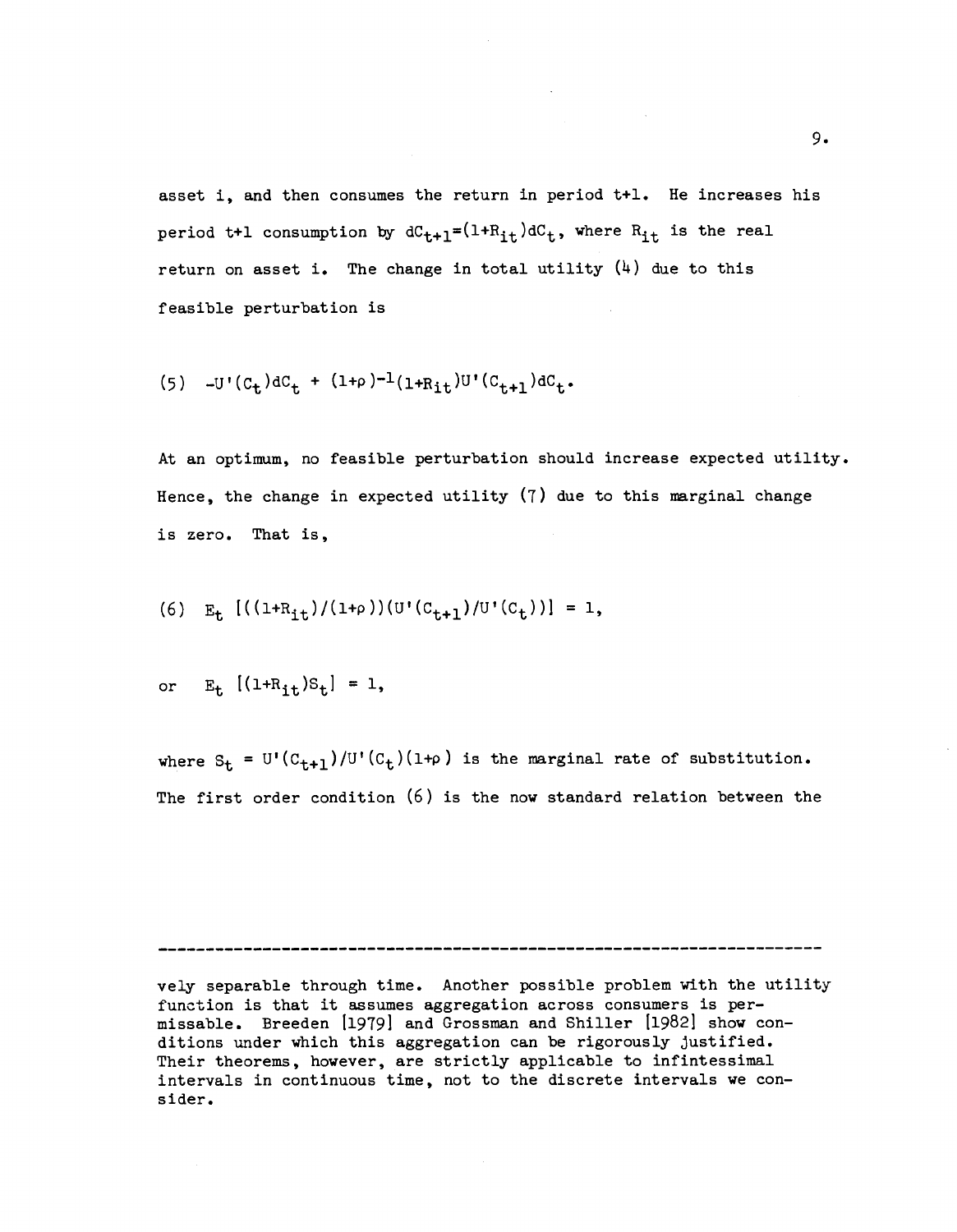return on an asset and the marginal rate of substitution between current and future consumption.

From (6), we wish to derive a relation between an asset's expected return and its covariance with consumption. Straightforward manipulation of (6) leads to the following equivalent form:

(7) 
$$
E_t[1+R_{it}] = [E_tS_t]^{-1}(1-\text{Cov}(R_{it},S_t))
$$

We now assume that  $E_t S_t$  is constant through time. This assumption is equivalent to the assumption in the previous section that the risk—free real interest rate is constant.  $8\,$  We also assume that Cov( $R_{\bf it}$ , $S_{\bf t}$ ) and thus  $ER_{it}$  are constant through time. These auxilary assumptions allow us to derive from (7) a consumption—beta relation.

We assume the consumer's one-period utility function  $U(.)$  has constant relative risk aversion. That is,

$$
(8) \tU(c) = c^{1-A}/1-A
$$

where A is the Arrow—Pratt measure of relative risk aversion. With

<sup>&</sup>lt;sup>O</sup>For a risk-free asset, the covariance in  $(7)$  is zero; thus,  $E_tS_t$ is constant if and only if  $R_{\text{F}}$  is constant. It is under these assumptions that Hall [1978] derives the conclusion that consumption follows a random walk under the permanent income hypothesis.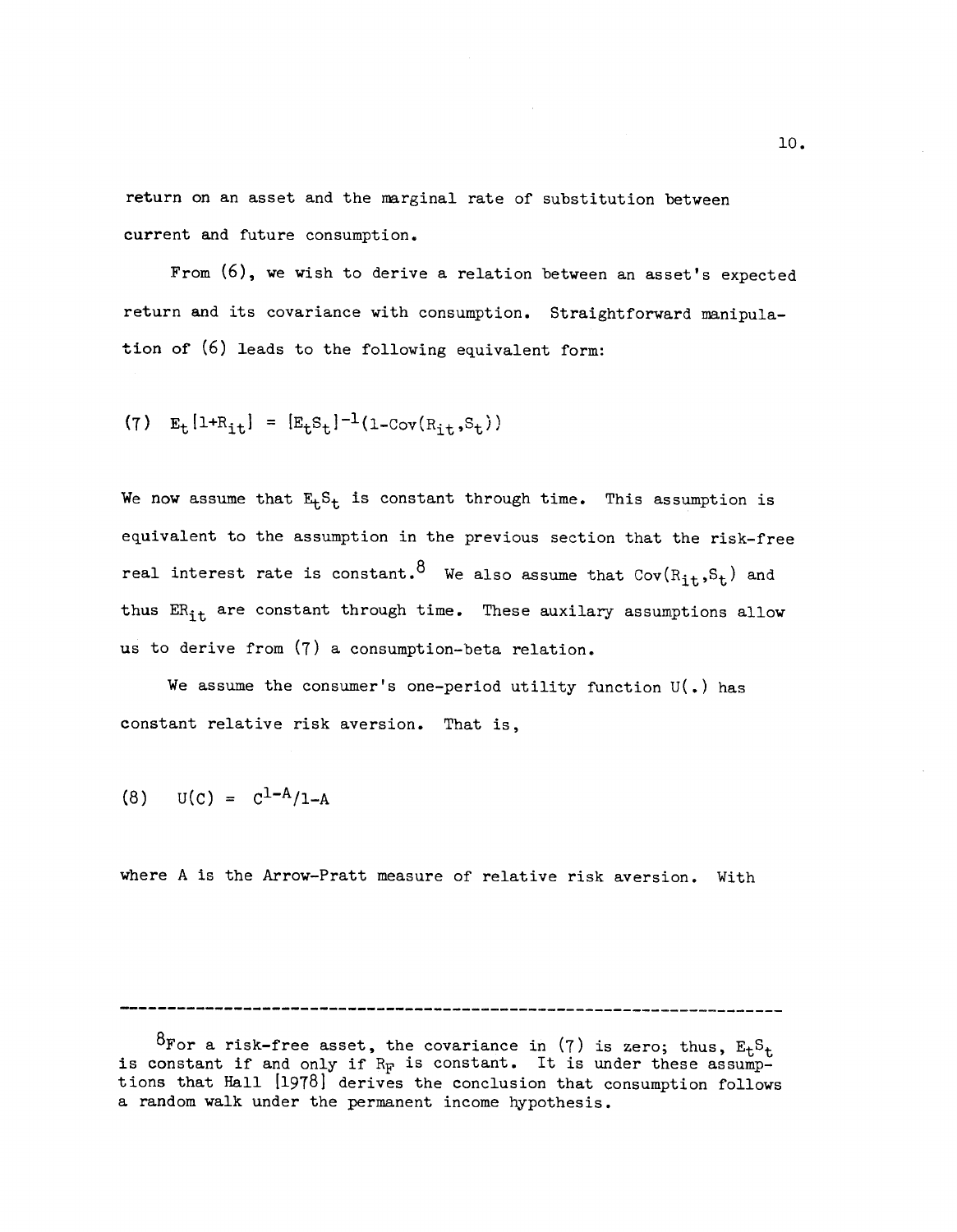this utility function, we can approximate the covariance in  $(7)$  as:<sup>9</sup>

$$
(9) \quad Cov(R_{it}, S_t) \cong [-A/(1+\rho)] Cov(R_{it}, C_{t+1}/C_t)
$$

We can now derive the consumption—beta relation. We combine the relation (7) with the approximation (9) to obtain the following equation, which parallels equation (3) in the previous section:

$$
(10) R_{\mathbf{i}} = a_0 + a_2 \beta_{\mathbf{C} \mathbf{i}} + u_{\mathbf{i}}
$$

where  $R_1$  is the realized return on asset i over our sample,

$$
a_0 = [E_t(S_t)]^{-1} - 1
$$
  

$$
a_2 = A \text{ Cov}(R_{Mt}, C_{t+1}/C_t) / [(1+\rho)E_t(S_t)]
$$

and

(11) 
$$
\beta_{C1} = \text{Cov}(R_{it}, C_{t+1}/C_t)/\text{Cov}(R_{Mt}, C_{t+1}/C_t).
$$

As in the traditional CAPM, the model thus relates the return on asset i to its sytematic risk  $\beta_{Ci}$ . The measure of an asset's systematic

 $9$ This approximation is exact in continuous time if consumption and stock prices follow diffusion processes.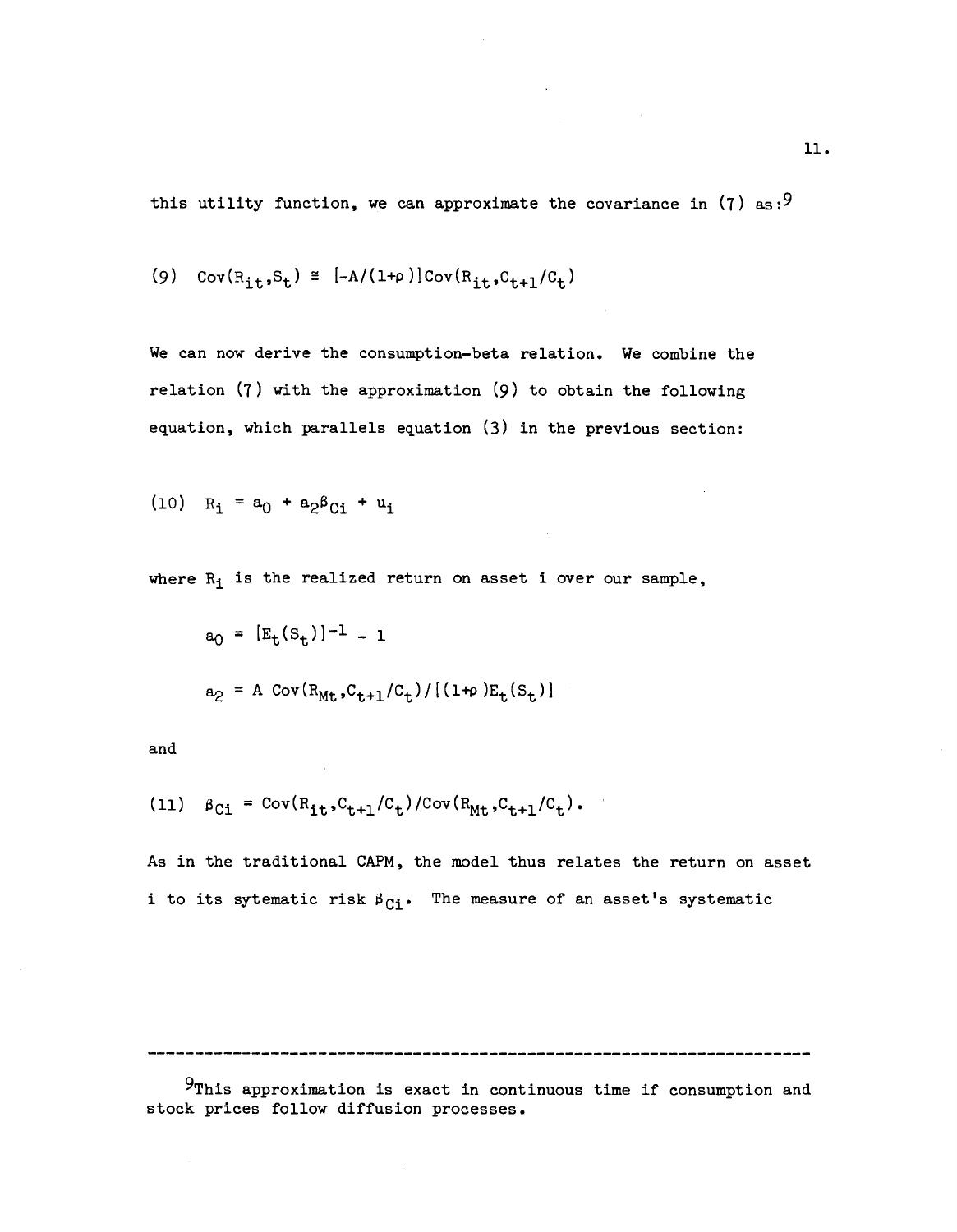risk, however, is its covariance with consumption growth  $C_{t+1}/C_t$ . For an asset with a certain real return,  $\beta_{Ci} = 0$ . We have normalized the  $\beta_{C_i}$ 's so that the  $\beta_{C_i}$  for the stock market is one. In general, the consumption beta,  $\beta_{Ci}$ , can take on any positive or negative value.

We can easily nest the traditional CAPM and the consumption CAPM in one equation. In particular, we can regress the return on asset i on its market beta and its consumption beta to see which measure of risk is a better explanator of return. That is, we estimate

(12) 
$$
R_i = a_0 + a_1 \beta_{Mi} + a_2 \beta_{Ci} + u_i
$$
.

This regression can shed light on the empirical usefulness of the consumption CAPM as compared to the traditional formulation.

In all of the possible regressions above-- $(3)$ ,  $(10)$  and  $(12)$ --the constant term  $a_0$  has a natural interpretation. For a risk-free asset, all of the risk measures are equal to zero. Therefore, each equation implies that a risk-free asset earns a return equal to the constant  $a_0$ . One way to judge the reasonableness of the results is to examine whether the estimated constant accords with other estimates of the risk—free return.

We can also easily interpret the coefficients on systematic risk  $(\beta_{Mi}$  and  $\beta_{Ci}$ ). We have normalized these risk measures so that the beta for the stock market index is one. Therefore, since the constant  $a_0$  is the real risk-free return  $(R_F)$ , each CAPM implies that the coefficient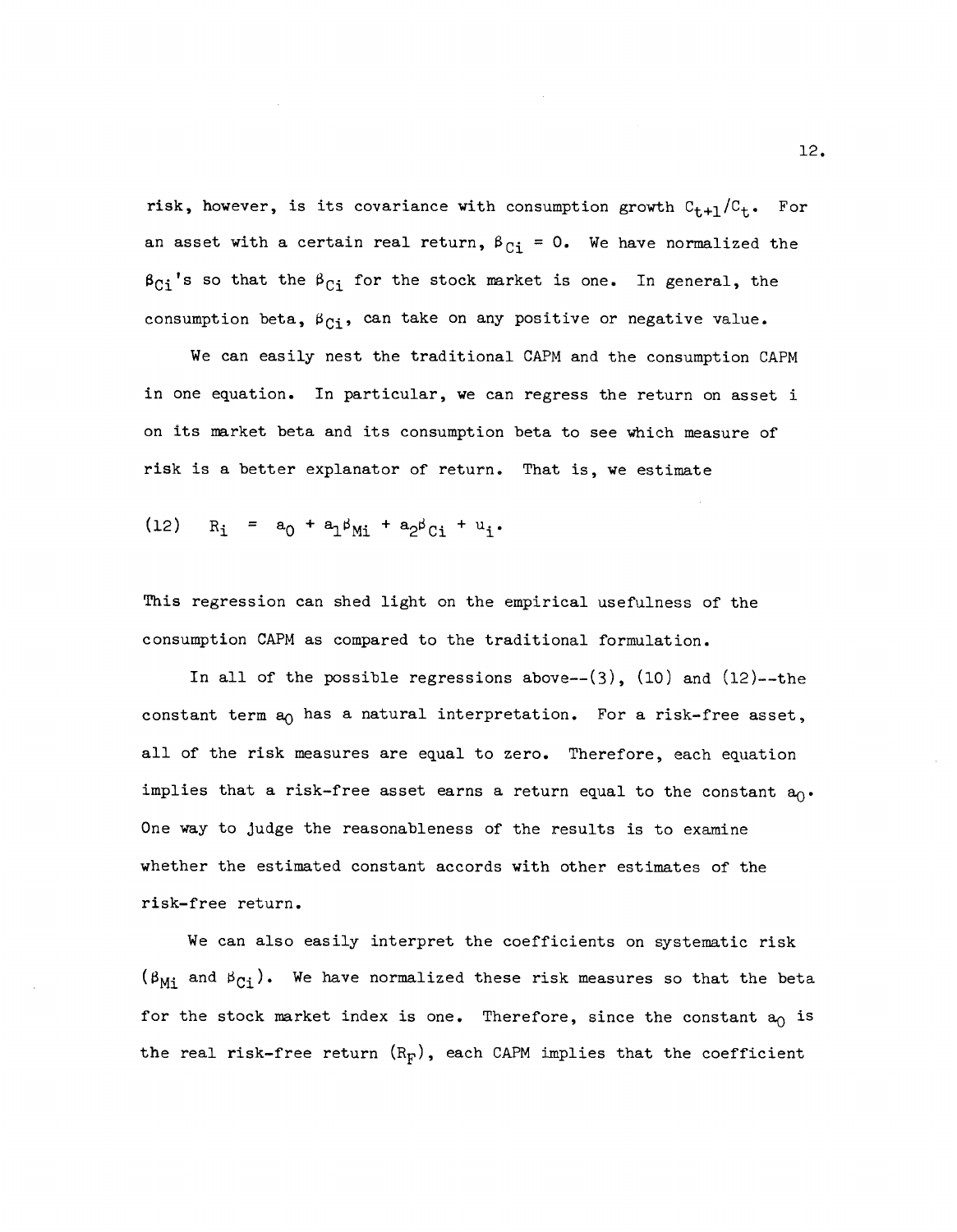on the relevant beta is the spread between the market return and the risk-free return (ER<sub>M</sub> - R<sub>F</sub>). When we estimate equation (12), we can compare the coefficients  $a_1$  and  $a_2$  to gauge the relative success of the two CAPM formulations. The traditional CAPM implies  $a_1 = ER_M - R_F$  and  $a_2$  = 0, while the consumption CAPM implies  $a_1$  = 0 and  $a_2$  =  $ER_M - R_F$ .

## III. Data

The cross—section of stocks, which is from the CRSP tape, includes all those companies listed on the New York Stock Exchange continuously during our sample period; they number  $464$ . We use quarterly data from 1959 to 1982 to calculate the return and covariances for each stock. The return is from the beginning of the quarter to the beginning of the following quarter.

The market return we use is the return on the Standard and Poor's 500 index. The consumption measure is real consumer expenditure on non-durables and services during the first month of the quarter. We use the comparable consumer expenditure deflator to compute real returns for all the stocks and for the market index. All these NIA data are seasonally adjusted.

The consumption CAPM strictly relates an asset's return between two points in time to consumption growth between the same two points in time. In practice, we observe average consumption over an interval. Thus, we are using measured consumption during the month of January to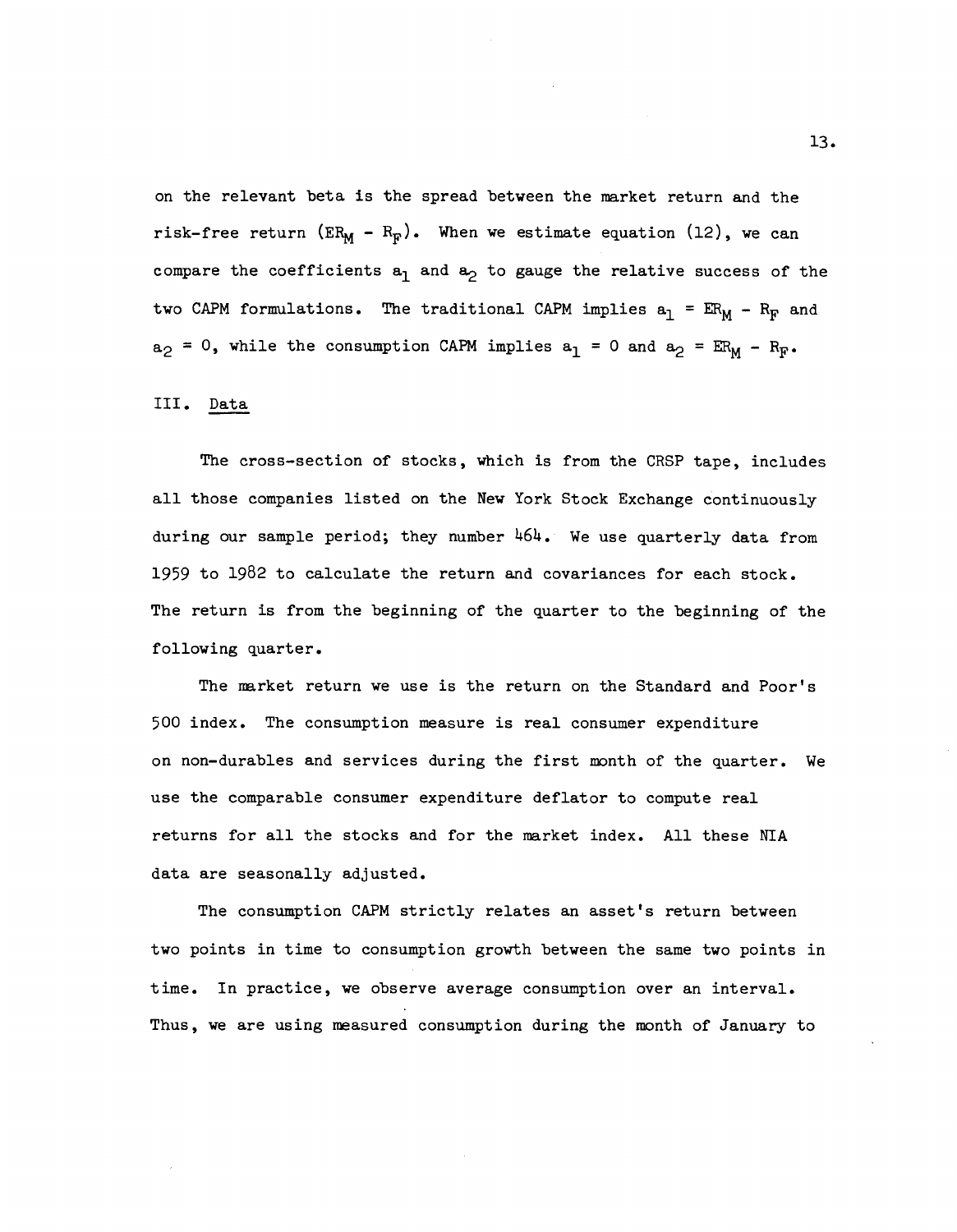proxy the consumption flow on January 1. Since we examine annual returns, this approximation is probably accurate. That is, consumption growth between January (average) and April (average) is highly correlated with consumption growth between January 1 and April 1. The timeaggregation problem would, however, become more severe if we examined monthly returns.

Since we can measure asset prices daily, there is no inherent time aggregation problem when testing the traditional CAPM. One might thus suspect that our procedure is biased toward the traditional formulation. To make the tests comparable, we use a market index analogous to our consumption data. That is, our stock market index is the average over the first month of the Quarter.

Although data choices are always partly arbitrary, we can ensure that our results are somewhat robust by trying other comparable data. Although we do not report the results below, we have tried using annual rather than Quarterly return data. The results were largely the same as those we report. We have also tried using alternative measures of consumption——in particular, expenditure on nondurables (i.e., not including services) and expenditure on food (an item that is most clearly non—durable). These alternative consumption measures produce results even less favorable to the consumption CAPM than those we report below.

l4.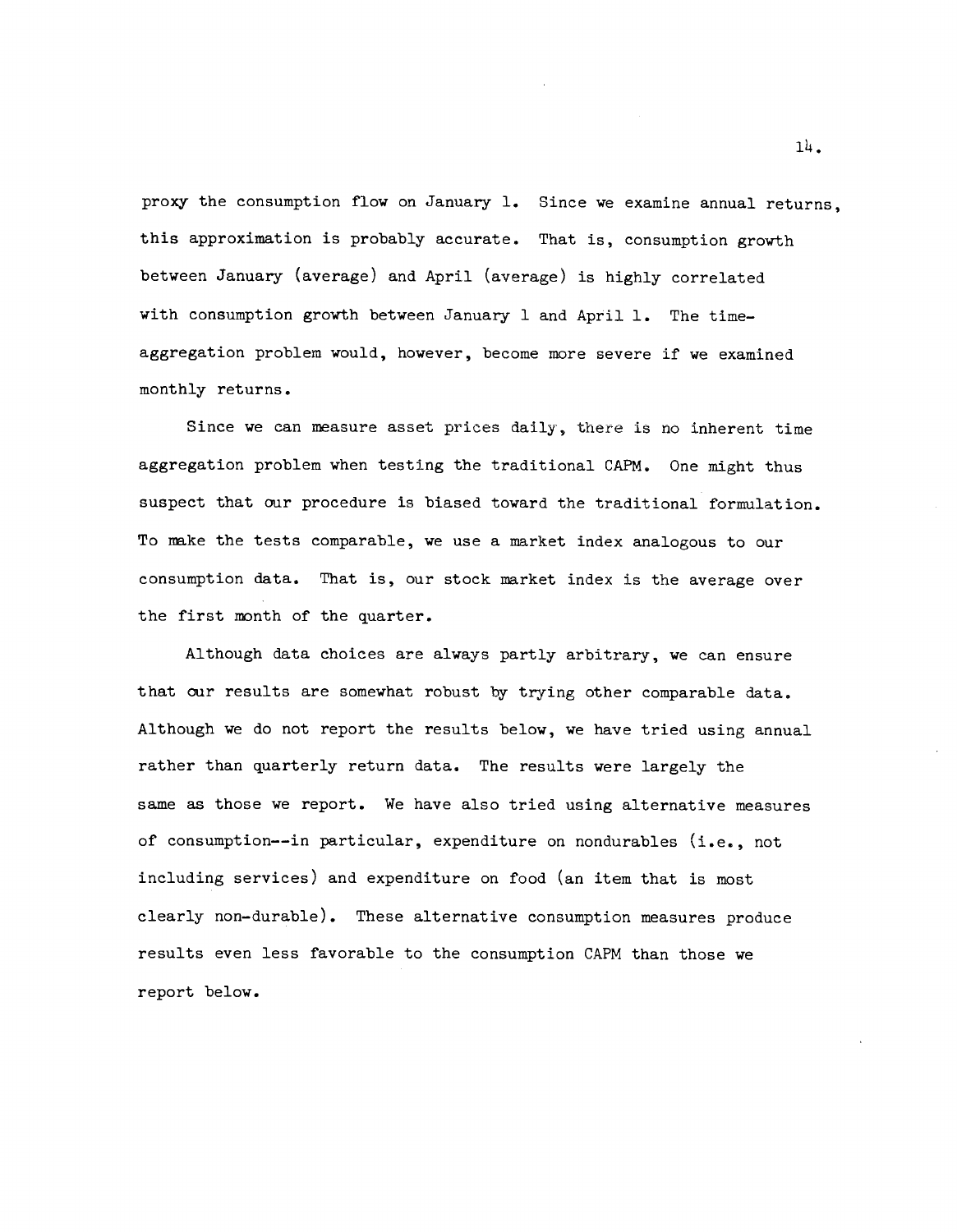#### IV. Estimation

There are at least two potential problems when estimating equations such as those we consider. The first issue concerns the assumption regarding the variance—covariance matrix of the residuals. The second issue involves the measurement of risk.

#### A. The Variance—Covariance Matrix

Previous studies that examine the relation between risk and return, such as Douglas [1969], Miller and Scholes [1972] and Fama and MacBeth [1973], and Levy [1978], use ordinary least squares to estimate equations such as (3). Although the coefficient estimates are consistent under very general assumptions, the estimates are efficient and the computed standard errors are correct only if the variance covariance matrix of the residuals is spherical. That is, implicit in the OLS standard errors is the assumption that the returns of all stocks have the same own variance and do not covary together at all.

One simple improvement upon the use of ordinary least squares is to allow for heteroskadasticity across stocks. In particular, we can assume that the variance—covariance matrix is diagonal with elements proportional to  $\gamma_i$ , where  $\gamma_i$  is defined as  $Var(R_{it})/Var(R_{Mt})$ . This straightforward application of weighted least squares (WLS) is likely to produce more efficient estimates and more reliable standard errors than OLS.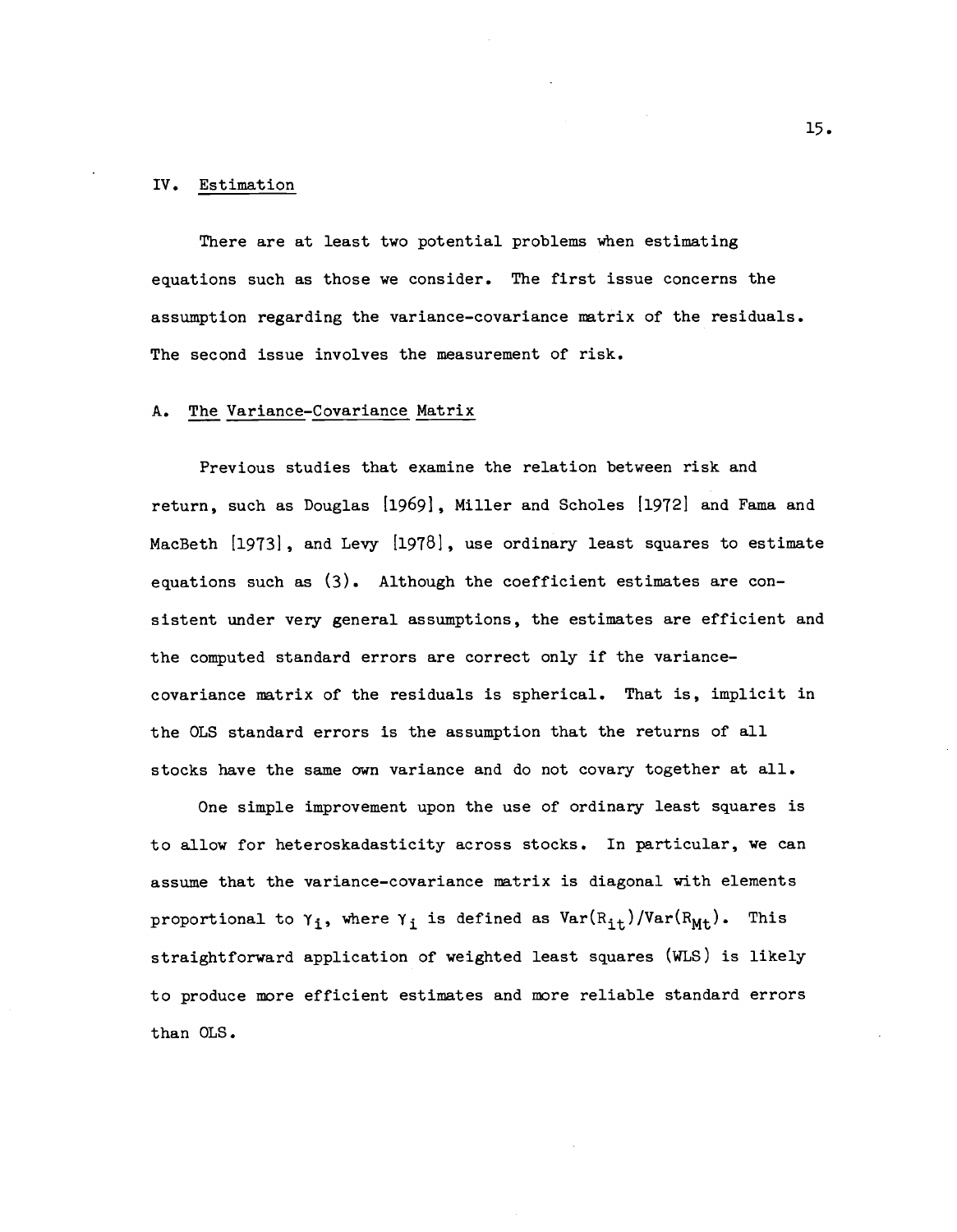Even this assumption regarding the variance-covariance matrix, however, is not fully satisfactory, because stock returns do covary. Unfortunately, finding a tractable alternative is difficult. We do not have enough data to estimate freely a 464 by 464 variance-covariance matrix. Some parameterization of the matrix is necessary if we are to estimate using generalized least squares. One simple parameterization is to assume a macroeconomic shock  $\nu$ , which affects stock i with some factor  $k_i$ , and a stock-specific shock  $n_i$ , which is uncorrelated across stocks. $^{10}$  That is.

 $(15)$   $u_i = k_i v + n_i$ 

where  $Cov(n_i,n_i) = 0$  if  $i \neq j$  and  $Cov(v,n_i) = 0$ .

Under this assumption, we can show that  $k_i = \beta_{Mi}$  and that  $Eu_iu_i$  is proportional to  $\gamma_i$  if i = j and to  $\beta_{Mi}\beta_{Mi}$  if i  $\neq j_*$ <sup>11</sup> In Section V below, we compare the results using ordinary least squares and weighted least squares to those using generalized least squares with this parameteri-

 $10$ We are assuming here a one-factor model of returns. It is important to note, however, that neither the validity of the underlying theory nor the consistency of the estimates depends on this one—factor model. For purposes of statistical efficiency and inference, this parameterization appears better than the zero—factor model assumed by others.

 $11$ This result is demonstrated by noting that, since the return on the market portfolio is a weighted average of individual stock returns, the (demeaned) market return is a weighted average of the  $u_i$ . Since each stock is a small part of the market portfolio, the  $n_i$  average to zero. Without loss of generality, we can now normalize the  $k_i$  so that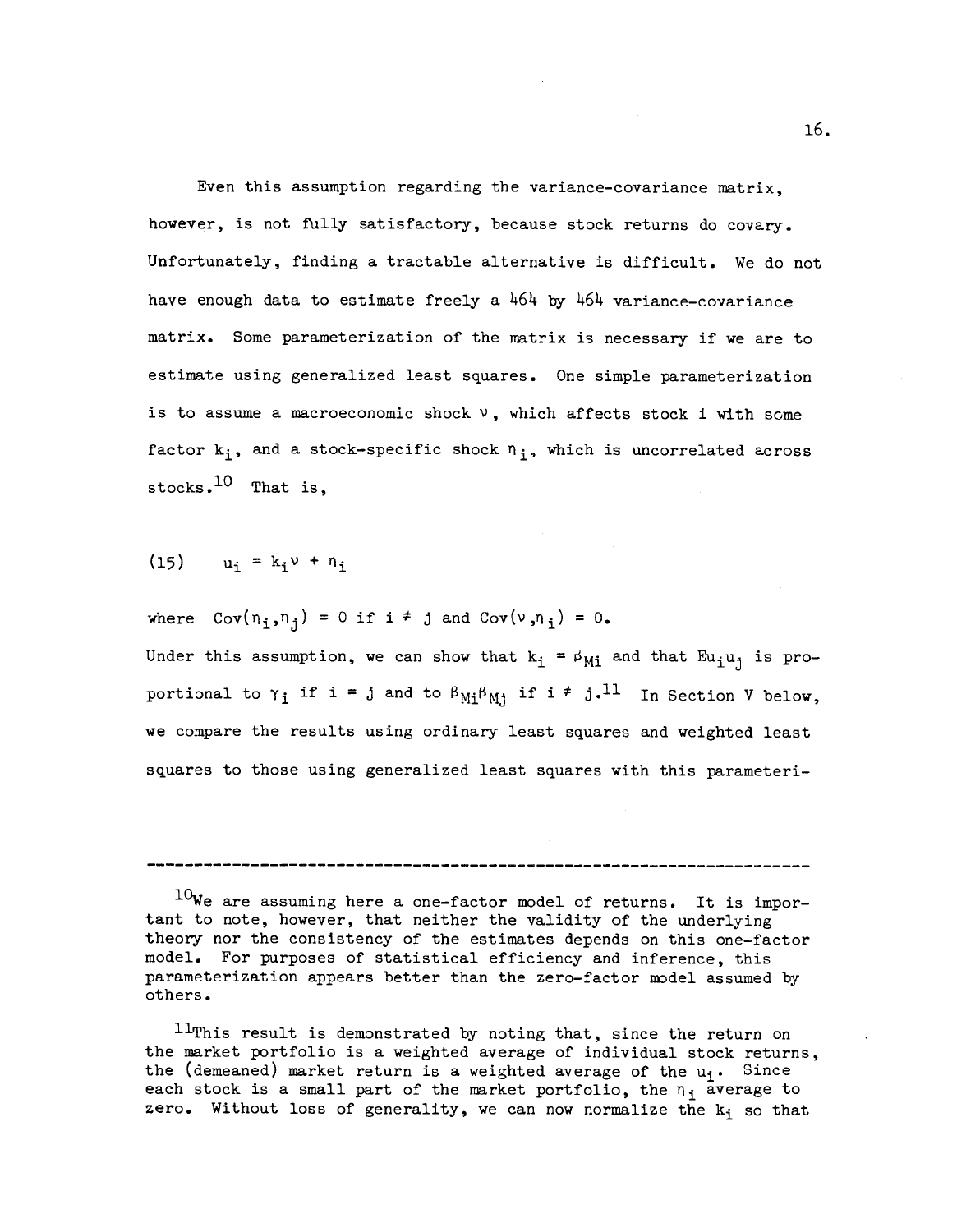zation of the variance-covariance matrix.<sup>12</sup>

The estimates under alternative assumptions regarding the variance—covariance matrix provide a statistical test of model specification. Under the null hypothesis that the model is correctly specified, both OLS and GLS produce consistent estimates, although only GLS is efficient. If the model is mis—specified, however, then the estimates generally do not converge in probability. Following procedures similar to those suggested by Hausman  $[1978]$  and White  $[1980]$ , we can thus formally test the model specification.<sup>13</sup>

## B. Measurement of Risk

The second issue concerns the estimates of the risk measures  $\beta_{Mi}$ and  $\beta_{C_i^i}$ . The simplest approach is to use the sample estimates. Implicit in this approach is the assumption that the sample covariances are good measures of the covariances of the subjective distribution of the representative investor. This assumption appears a useful starting point for exploring the consistency of the data with the two models.

the (demeaned) market return is v.

 $^{12}$ Inversion of this 464 by 464 matrix may at first seem compuationally difficult. This matrix, however, can be written as D + VV', where D is a diagonal matrix and V is a vector. Its inverse<br>is D<sup>-1</sup> - D<sup>-1</sup>VV'D<sup>-1</sup>/(V'D<sup>-1</sup>V). See Rao [1973, p.33].

<sup>13</sup>The test statistic is<br>
(a<sub>OLS</sub> - a<sub>GLS</sub>)'(V(a<sub>OLS</sub>) - V(a<sub>GLS</sub>))<sup>-1</sup>(a<sub>OLS</sub> - a<sub>GLS</sub>).<br>
For this test, V(a<sub>OLS</sub>) is calculated taking into account the structure on the variance-covariance matrix of the residuals given in  $(15)$ .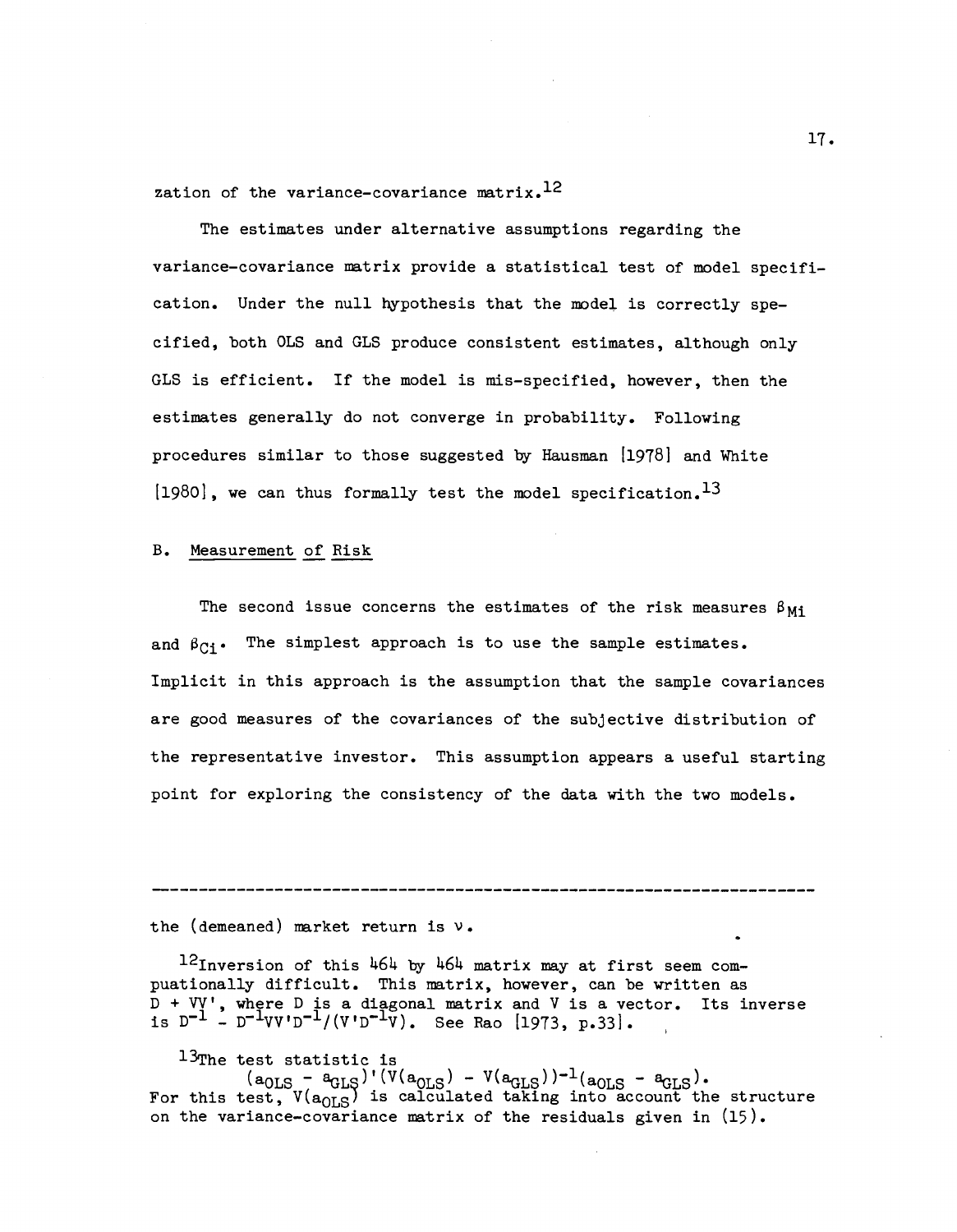One possible source of measurement error would seem to be the error in measuring aggregate consumption. Measurement error in con sumption, however, need not lead to measurement error in the consumption betas. If the measurement error in consumption is classical errors—in—variables, then our estimated consumption betas are consistent. We define the consumption beta as a ratio of two regression coefficients and both coefficients are biased equally.<sup>14</sup> Put differently, one can view our estimates of  $\beta_{Ci}$  as instrumental variables estimates, where the return on the stock market is used as an instrument for aggregate consumption growth. Thus, the fact that the consumption data suffers from errors—in—variables does not preclude consistent estimation of the consumption betas.

A more serious errors—in—variables problem is that the estimates of both betas include sampling error. To examine whether our results are attributable to this sort of measurement error, we follow an instrumental variables procedure. We divide the sample of T observations per stock into the T/2 odd quarters and the T/2 even quarters. For each subsample, we compute the two betas. We then regress the odd quarter return on the odd quarter beta using the even quarter beta as an instrumental variable. Alternatively, we can reverse the procedure.

18.

<sup>&</sup>lt;sup>14</sup>In particular,  $\beta_{C_i}$  is the ratio of the coefficient from regressing  $R_{it}$  on  $C_{t+1}/C_t$  and the coefficient from regressing  $R_{Mt}$  on  $C_{t+1}/C_t$ . The bias in both coefficents depends on the signal to noise ratio in con sumption growth and enters multiplicatively.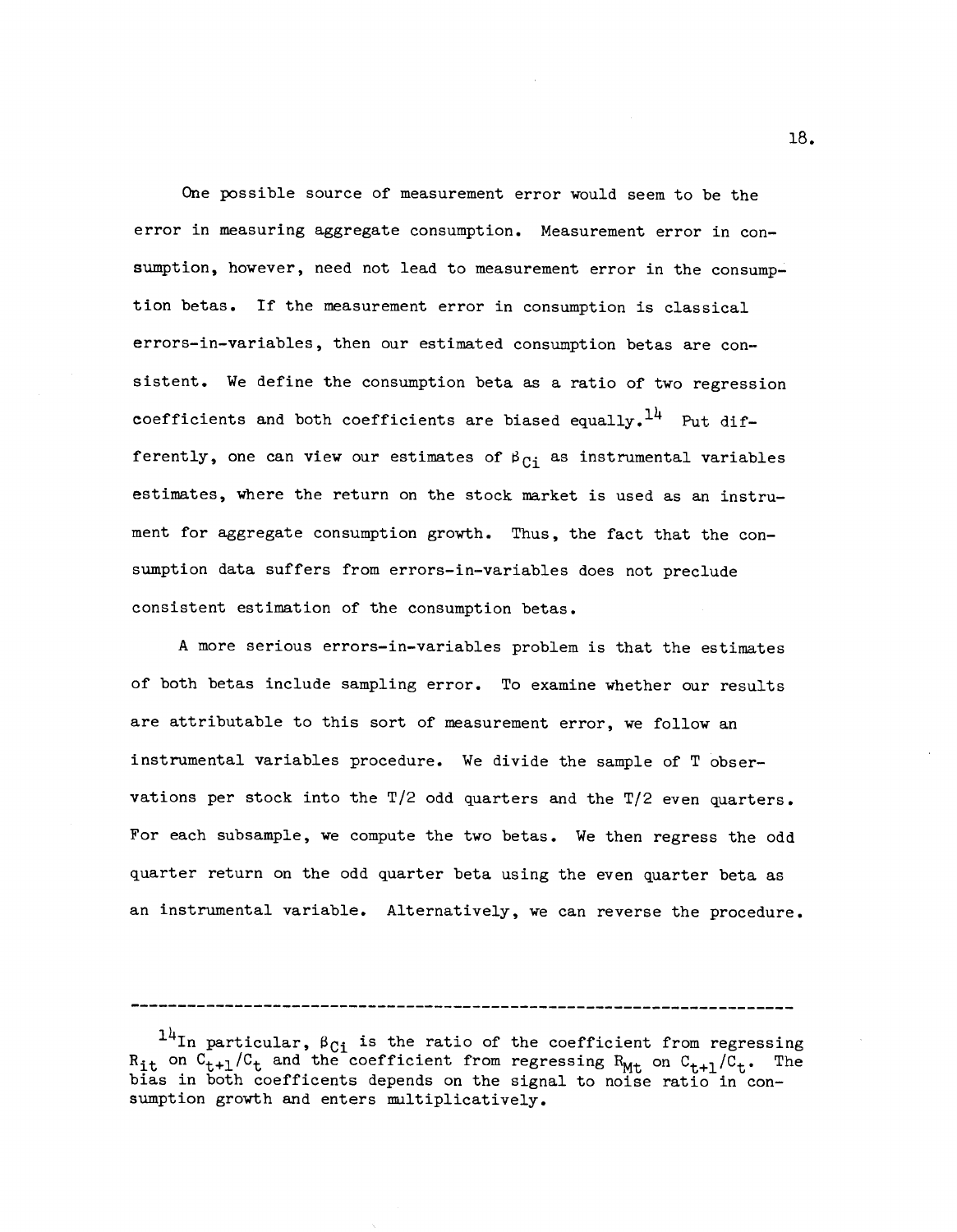The sampling error in the odd sample is uncorrelated with the sampling error in the even sample, since stock returns are serially uncorrelated. This procedure thus produces consistent estimates. Below we compare the results using this instrumental variable procedure to those using the sample estimates of the betas without instrumenting.

### V. Results

For each of our 464 stocks, we compute its mean return over our sample and the two risk measures: its market beta  $(\beta_{Mi})$  and its consumption beta  $(\beta_{C_i})$ . We also compute its normalized own variance of return  $(\gamma_i)$ . Table 1 contains some sample statistics. Note that all the various risk measures are positively correlated. That is, stocks that are risky according to one concept of risk tend to be risky according to the other concepts as well. The risk measures are not, however, very highly correlated. Thus, we expect to be able to discern the empirical usefulness of the alternative measures.<sup>15</sup>

### A. Do High Market Beta Stocks Earn Higher Returns?

A primary implication of any version of the CAPM is that assets with high systematic risk earn high average return. We therefore begin

 $15$ Two other sample statistics are of interest. First, the timeseries correlation between quarterly consumption growth and the stock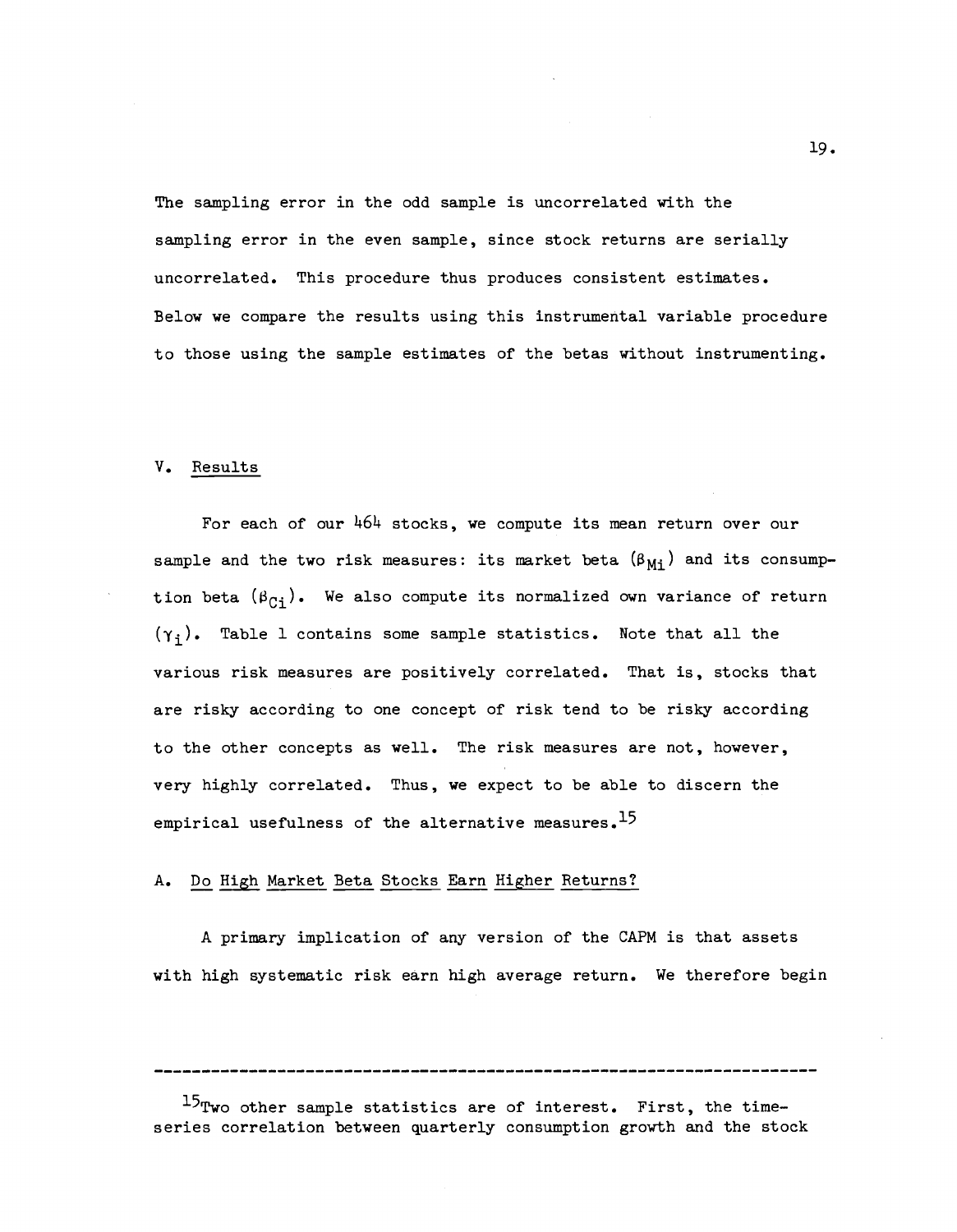our exploration of the cross—section by examining whether this positive association holds true. The regressions in Table 2 demonstrate that the traditional CAPM passes this first test.<sup>16</sup> Under all estimation procedures, there is a positive relation between a stock's return and its market beta. The estimated constant, which should be the risk—free return, is always insignificantly different from one or from  $zero.$ <sup>17</sup> The slope coefficient, which should be the spread between the market return and the risk—free return, is always positive, significant, and of reasonable size. These results are thus broadly consistent with the theory.

### B. Do High Consumption Beta Stocks Earn Higher Returns?

We next examine the empirical relation between return and consumption beta. In Table 3, we report results analogous to those in Table 2

market return is 0.29. It is therefore not surprising that the two betas have a cross-sectional correlation of only  $0.58$ .

Second, the time—series covariance between consumption growth and the market return is 0.000125. The consumption CAPM (equation 10) implies that if the risk—free return equals the rate of subjective time preference, then the equity premium ( $ER_M - R_F$ ) equals the product of this covariance and the coefficient of relative risk aversion (A). An annual equity premium of about six percent implies A is over 100. Mehra and Prescott [1983] point out that unless one is ready to accept extreme degrees of risk aversion, the high equity premium is indeed puzzling.

 $16$ All the coefficients and standard errors have been multiplied by 400 and can therefore be interpreted as annual percentages.

 $17$ Fama [1975] reports an annual risk-free real return of about one percent for the period between 1953 and 1971. Mehra and Prescott [1983]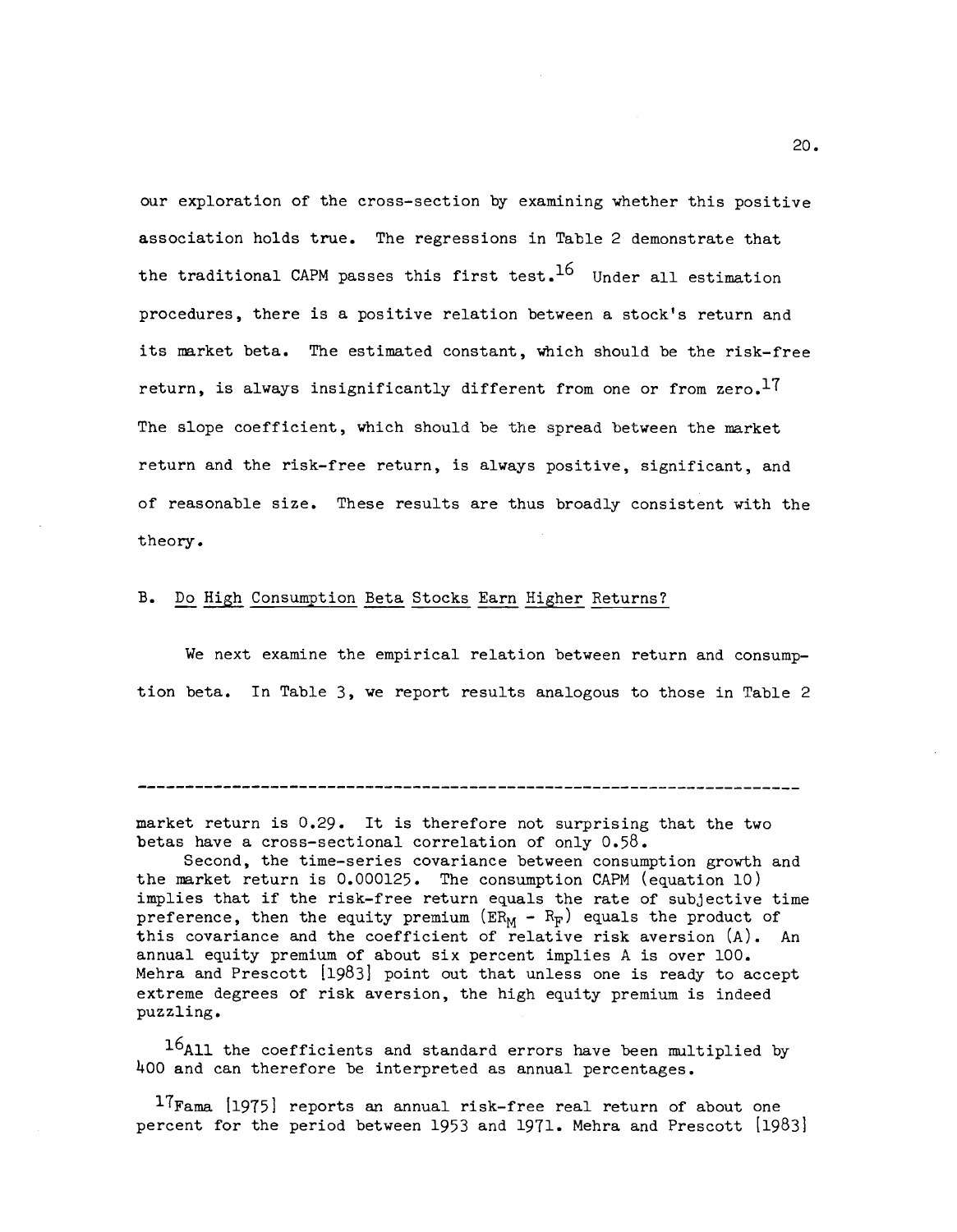for the consumption—based model. The results here are less supportive of the theory. When we estimate using GLS, the coefficient on the consumption beta is insignificant. When we use OLS or WLS, the constant term in the regressions in Table 3 is higher than the theory suggests it would be. Remember that the constant  $a_0$  is the implied risk-free return. Regression (2b) implies a high risk—free real return of four percent. When we estimate using our instrumental variables procedure, the consumption beta has a negative sign, although with a very large standard error. Unlike the results for the traditional CAPM, the results here provide no support for the theory.

The formal specification test rejects both formulations of the CAPM at very high levels of significance  $(< .001)$ . That is, the coefficient estimates change "too much" under the alternative assumptions regarding the variance—convariance matrix. The point estimates for the regressions in Table 2, however, appear far more stable than those for the regressions in Table 3. This observation suggests that the rejection of the traditional CAPM may not be as economically significant as the rejection of the consumption CAPM.

report a real risk—free return of 0.T5 percent for the period between 1889 and 1978. These estimates are based upon examination of the returns on Treasury bills and other assets with little risk and are not based upon a particular asset pricing model.

21.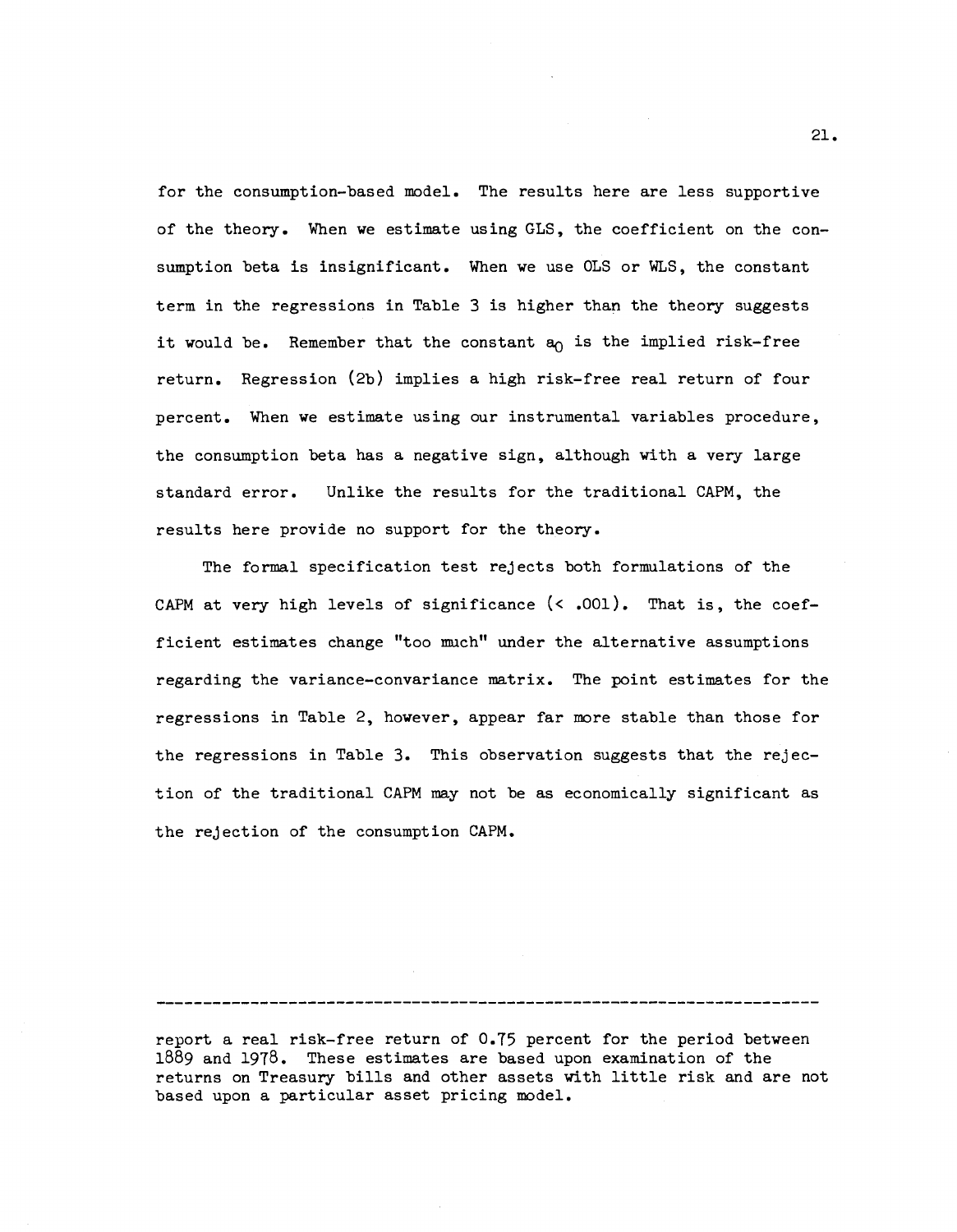#### C. Which Beta is More Related to Returns?

Since a stock market index excludes many assets that are in the "true" market portfolio, we would expect a priori that measured con sumption is a better proxy for the market portfolio than is a stock market index. That is, theoretical considerations suggest that a con sumption beta is a better measure of systematic risk than is a beta measured using a stock market index. We now examine more directly whether the data support this presumption.

The regressions in Table  $\frac{h}{2}$  compare the consumption beta and the more common market beta. The results do not at all support the consumption CAPM. The coefficient on the market beta is always far larger and far more significant than is the coefficient on the consumption beta. Many of our estimation strategies, in fact, produce a negative coefficient on the consumption beta. The market rewards systematic risk with higher return, but the relevant measure of systematic risk appears to be the market beta rather than the consumption beta.<sup>18</sup>

### VI. Conclusion

The data we examine in the paper provide no support for consumption CAPM as compared to the traditional formulation. A stock's market

18Following Douglas [1969], Miller and Scholes [1972] and Levy [1978], we tried including the stock's own variance of return as a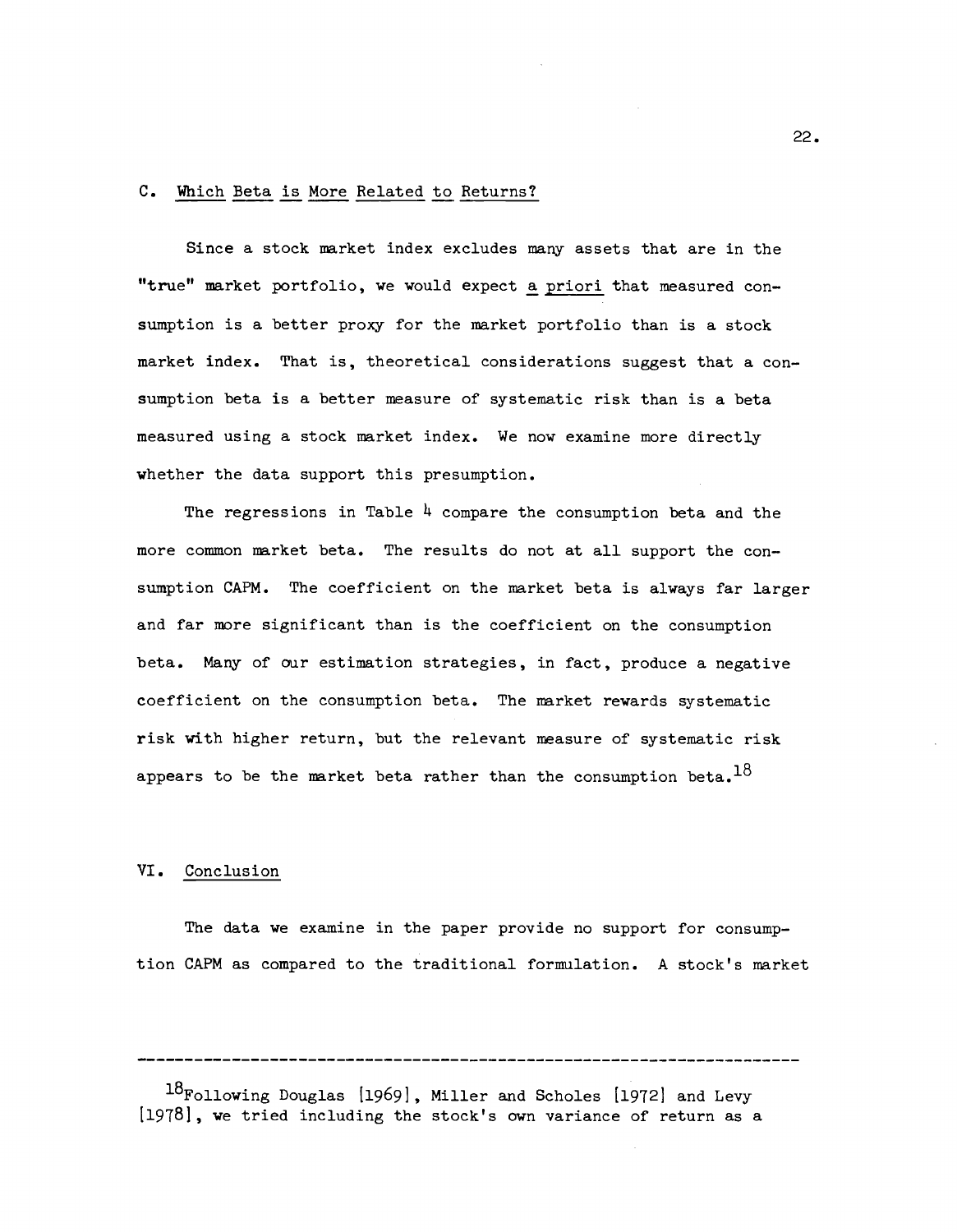beta contains much more information on its return than does its con sumption beta. Since the consumption CAPM appears preferable a priori on theoretical grounds, the empirical superiority of the traditional CAPM is indeed a conundrum.

It is possible that our results are attributable to our various auxiliary assumptions. Most important, the assumption that the expected returns and the risk measures are constant through time may be overly restrictive. It is not clear, though, that these assumptions would bias our findings toward the traditional CAPM. We test in this paper two alternative formulations of the CAPM and most of our auxiliary assumptions apply symmetriclly to both formulations.

It is possible that consumption CAPM performs poorly because many consumers do not actively take part in the stock market. For whatever reason——transaction costs, ignorance, general distrust of corporations, or liquidity constraints--many individuals hold no stock at all. $^{19}$  For these individuals, the first order condition relating consumption to

#### 

measure of risk. As previous authors, we find that it has a statistically significant coefficient, although the size of the coefficient does not always appear large. This rejection of the model is particularly pronounced using the consumption beta, confirming that the traditional CAPM appears more consistent with the data.

 $19$ When one considers implicit ownership via pension funds, stock ownership is, however, more widespread than it first appears.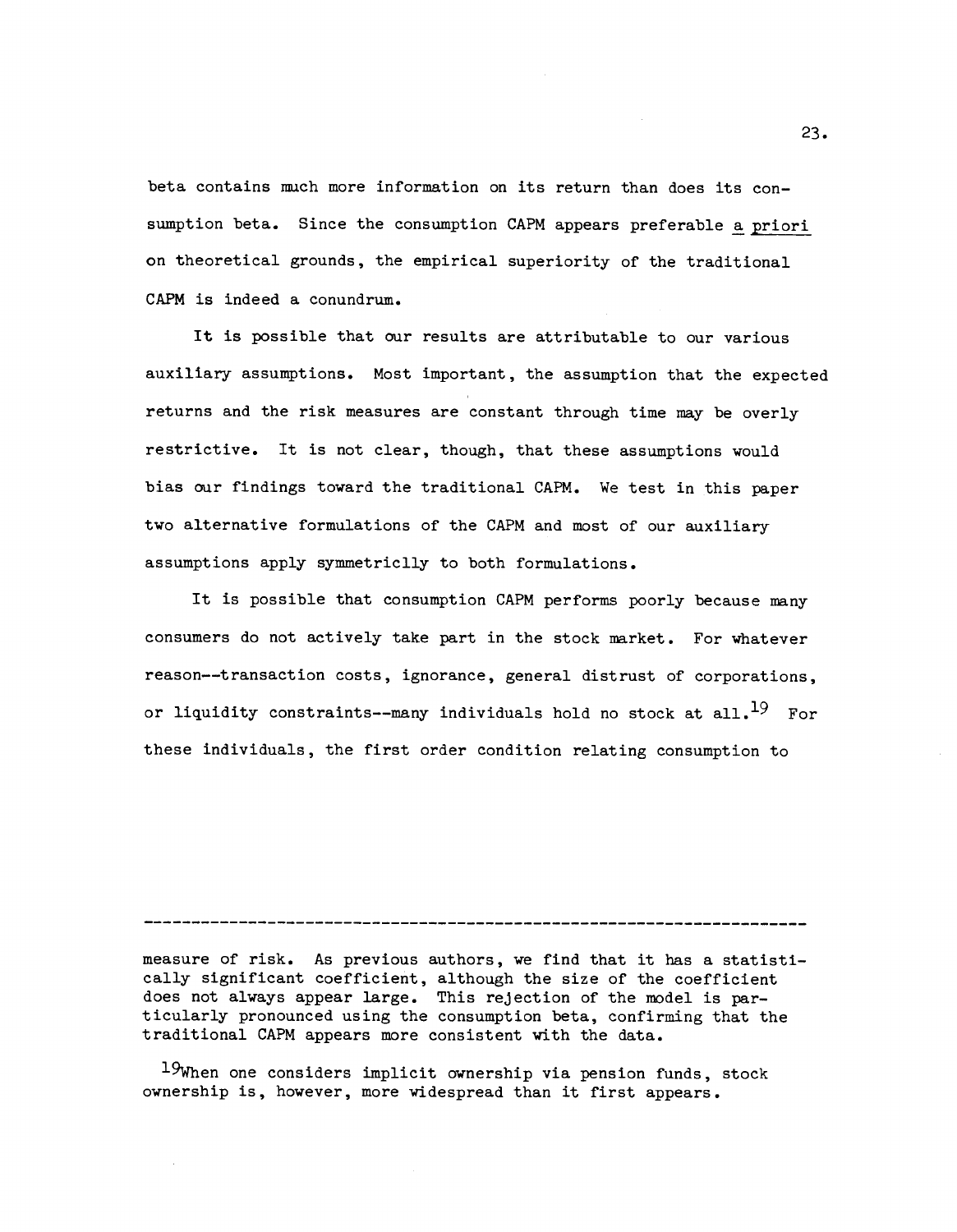stock returns is not likely to hold.<sup>20</sup> Furthermore, if the consumption of these consumers constitutes a large fraction of total consumer expenditure, it is less reasonable to expect the first order condition to hold with aggregate data. In other words, it seems possible that the consumption CAPM holds for the minority of consumers that hold stock and that our stock market index is a better proxy for the con sumption of this minority than is aggregate consumption.

20Runkle's [1982] examination of panel data indicates that the first order condition holds only for individuals with high wealth.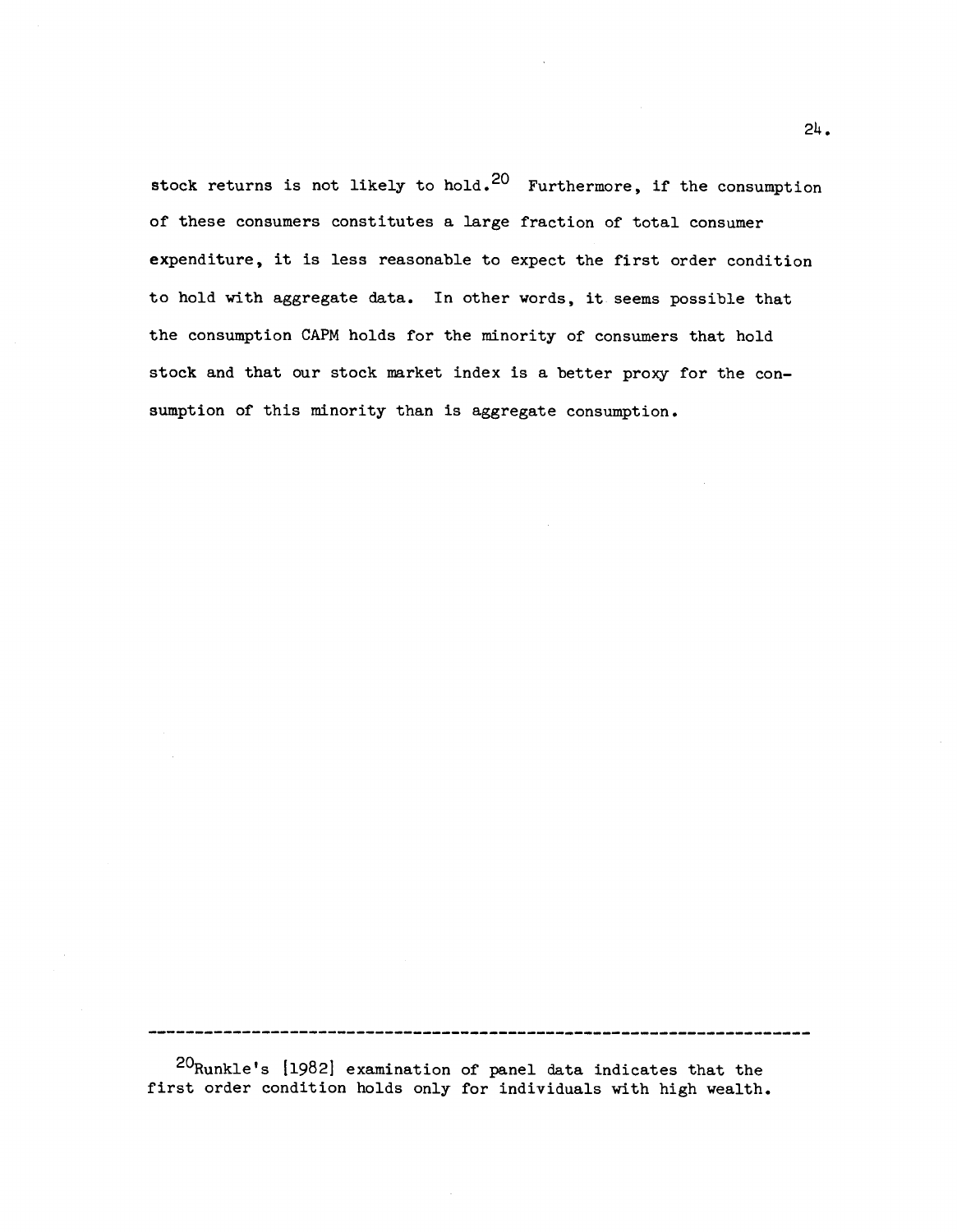| Table |  |
|-------|--|
|-------|--|

Sample Statistics

|                     | $R_i$ | $\beta_{\text{Mi}}$ | $\beta$ Ci | $\gamma_{\texttt{i}}$ |
|---------------------|-------|---------------------|------------|-----------------------|
| Mean                | 7.53  | 1.20                | 1.01       | 5.50                  |
| Median              | 7.12  | 1.14                | 0.91       | 4.34                  |
| Standard Deviation  | 4.78  | 0.38                | 0.70       | 3.91                  |
| Correlation with:   |       |                     |            |                       |
| $R_i$               | 1.00  |                     |            |                       |
| $\beta_{\text{M}i}$ | 0.47  | 1.00                |            |                       |
| $\beta_{\text{Ci}}$ | 0.27  | 0.58                | 1.00       |                       |
| $\gamma_{i}$        | 0.55  | 0.74                | 0.42       | 1.00                  |
|                     |       |                     |            |                       |

 $R_i$  = Average Return

 $\beta_{\text{Mi}}$  = Market Beta

 $\beta_{\text{Ci}}$  = Consumption Beta

 $\gamma_{\dot 1}$  = Own Variance (normalized by the variance of the return on the stock market index)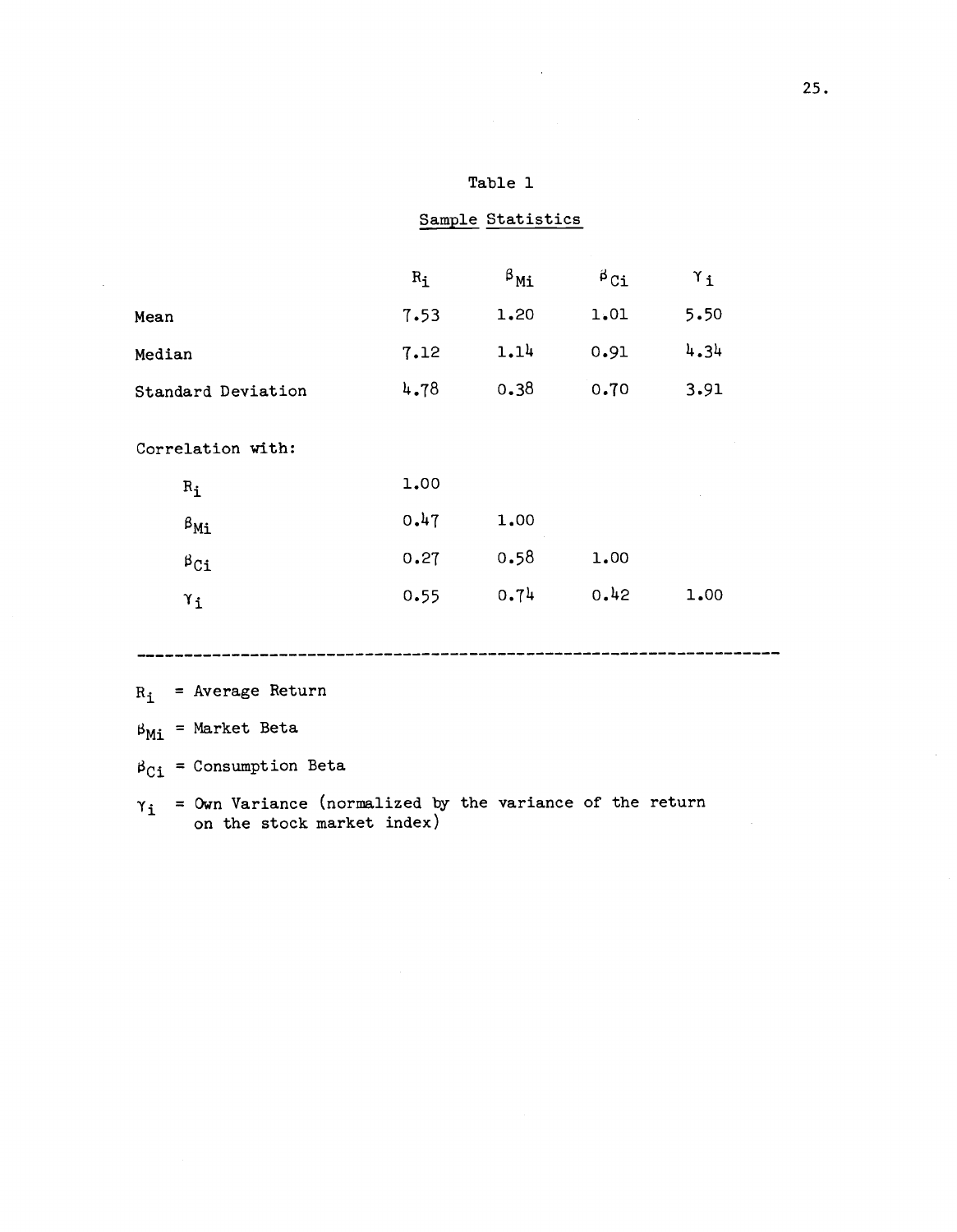## Table 2

## Do High Market Beta Stocks Earn Higher Returns?

# Dependent Variable: R<sub>i</sub>

|                         |               |     |     | $(la)$ $(lb)$ $(lc)$ $(le)$ $(lf)$                                                  |      |
|-------------------------|---------------|-----|-----|-------------------------------------------------------------------------------------|------|
| Estimation              | OLS           | WLS | GLS | GLS-IV GLS-IV                                                                       |      |
| Subsample of Variable   |               |     |     | ODD.                                                                                | EVEN |
| Subsample of Instrument |               |     |     | EVEN                                                                                | ODD  |
| Constant                |               |     |     | $0.35$ -0.38 -0.72 -0.01 0.94<br>(0.66) (0.58) (0.56) (1.10) (1.50)                 |      |
| Market Beta             |               |     |     | $5.97$ $6.12$ $6.27$ $12.32$ $7.57$<br>$(0.52)$ $(0.53)$ $(2.19)$ $(1.38)$ $(2.16)$ |      |
| s.e.e.                  | $4.23$ $3.47$ |     |     |                                                                                     |      |
| $R^2$                   | 0.2200.22     |     |     |                                                                                     |      |

Standard errors are in parentheses.

OLS = Ordinary Least Squares

WLS = Weighted Least Squares

GLS = Generalized Least Squares

IV = Instrumental Variables Estimation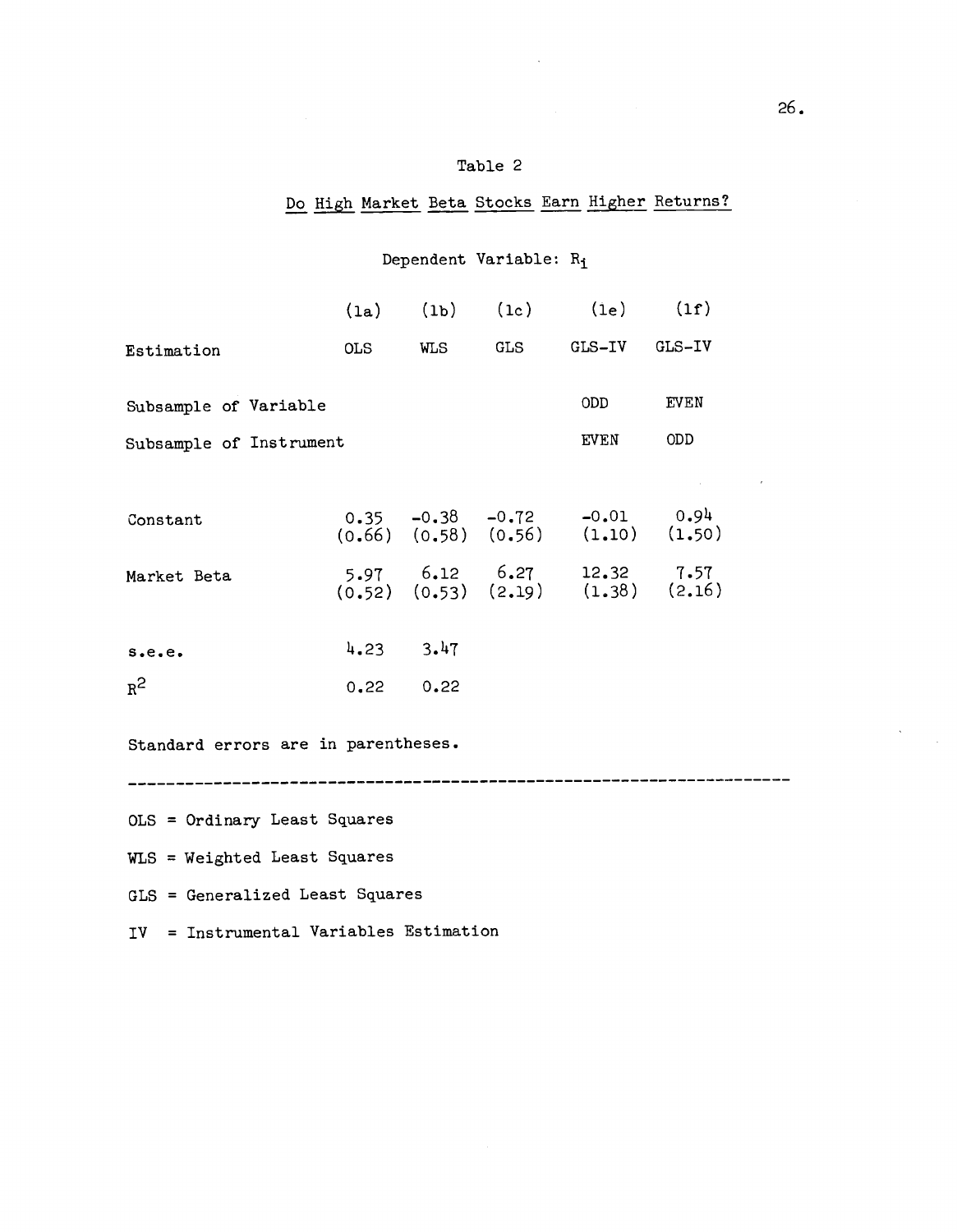## Table 3

# Do High Consumption Beta Stocks Earn Higher Returns?

# Dependent Variable:  $R_i$

 $\sim$ 

|                         | (2a)       | (2 <sub>b</sub> )                                                    | (2c)       | (2e)   | (2f)   |  |
|-------------------------|------------|----------------------------------------------------------------------|------------|--------|--------|--|
| Estimation              | <b>OLS</b> | <b>WLS</b>                                                           | <b>GLS</b> | GLS-IV | GLS-IV |  |
| Subsample of Variable   |            |                                                                      |            | ODD.   | EVEN   |  |
| Subsample of Instrument |            |                                                                      |            | EVEN   | ODD    |  |
| Constant                |            | 5.66 $4.43$ -0.31 -7.77 -3.10<br>(0.37) (0.32) (0.55) (4.69) (7.08)  |            |        |        |  |
| Consumption Beta        |            | 1.85 1.87 0.36 -51.17 -19.80<br>(0.31) (0.32) (0.34) (44.07) (16.03) |            |        |        |  |
| s.e.e.                  | 4.60       | 3.80                                                                 |            |        |        |  |
| $R^2$                   | 0.07       | 0.07                                                                 |            |        |        |  |

Standard errors are in parentheses.

 $\overline{\phantom{a}}$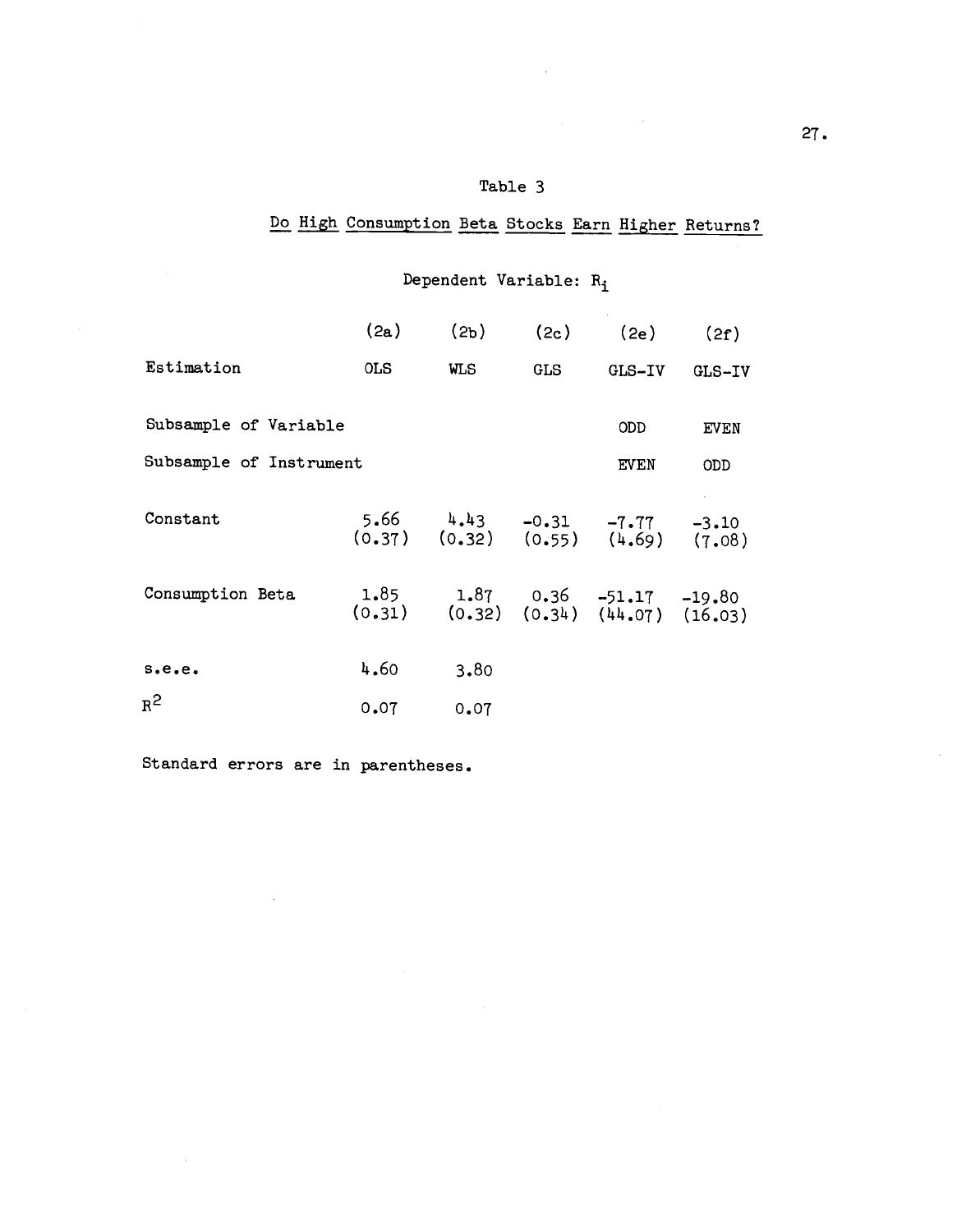# Table 4

# Which Beta Is More Related To Returns?

# Dependent Variable: R<sub>i</sub>

|                         | (3a)       | (3 <sub>b</sub> )                                                                     | (3c)       | (3e)        | (3f)       |  |
|-------------------------|------------|---------------------------------------------------------------------------------------|------------|-------------|------------|--|
| Estimation              | <b>OLS</b> | <b>WLS</b>                                                                            | <b>GLS</b> | GLS-IV      | GLS-IV     |  |
| Subsample of Variable   |            |                                                                                       |            | <b>ODD</b>  | EVEN       |  |
| Subsample of Instrument |            |                                                                                       |            | <b>EVEN</b> | <b>ODD</b> |  |
| Constant                |            | $0.35$ -0.37 -0.67 2.08 -9.44<br>(0.66) (0.58) (0.57) (5.39) (10.07)                  |            |             |            |  |
| Market Beta             |            | $5.97$ 6.05 6.05 $24.14$ 11.49<br>$(0.64)$ $(0.63)$ $(2.22)$ $(11.78)$ $(8.35)$       |            |             |            |  |
| Consumption Beta        |            | $-0.01$ 0.07 0.21 $-56.09$ $-22.65$<br>$(0.34)$ $(0.34)$ $(0.34)$ $(48.58)$ $(18.83)$ |            |             |            |  |
| s.e.e.                  | 4.23       | 3.47                                                                                  |            |             |            |  |
| $R^2$                   | 0.22       | 0.22                                                                                  |            |             |            |  |

Standard errors are in parentheses.

 $\ddot{\phantom{a}}$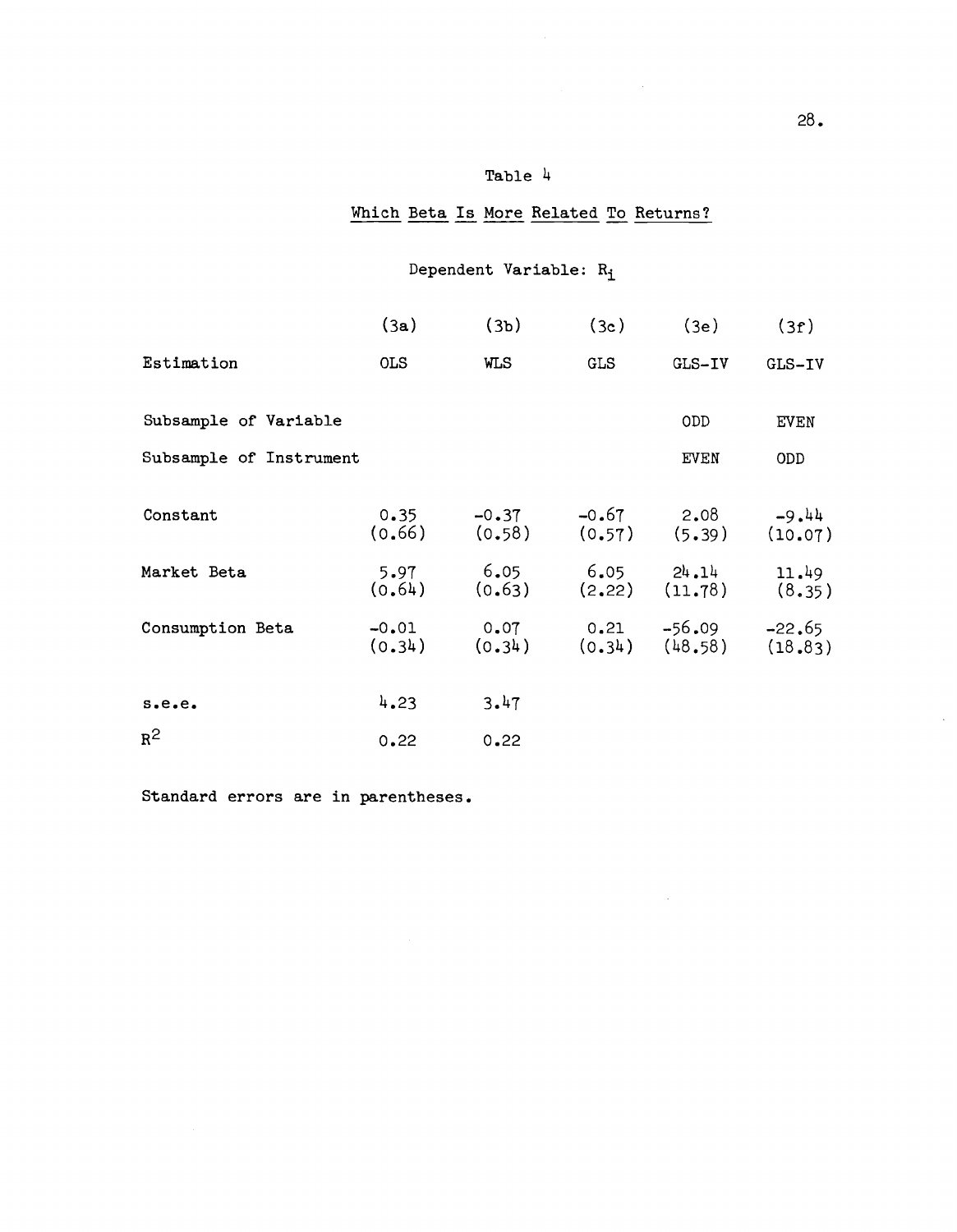#### References

- Barro, Robert J., 1974, Are Government Bonds Net Wealth?, Journal of Political Economy 82, pp. 1095-1117.
- Blanchard, Olivier J., 1981, Output, the Stock Market, and Interest Rates, American Economic Review 71, No. 1, pp. 132-143.
- Brealy, Richard, and Stewart Myers, 1981, Principles of Corporate Finance, McGraw Hill:New York.
- Breeden, Douglas, 1979, An Intertemporal Asset Pricing Model with Stochastic Consumption and Investment, Journal of Financial Economics 7, pp. 265—296.
- Douglas, George W., 1969, Risk in the Equity Markets: An Empirical Appraisal of Market Efficiency, Yale Economic Essays IX, pp.  $3-45$ .
- Fama, Eugene F., 1975, Short Term Interest Rates as Predictors of Inflation, American Economic Review 65, pp. 269—282.
- Fama, Eugene F., 1976, Foundations of Finance, Basic Books: New York.
- Fama, Eugene F. and J.D. MacBeth, 1973, Risk, Return and Equilibrium: Empirical Tests, Journal of Political Economy 81, pp. 607-636.
- Fischer, Stanley and Robert C. Merton, 1984, Macroeconomics and Finance: The Role of the Stock Market, NBER Working Paper No. 1291.
- Gibbons, Michael R., 1982, Multivariate Tests of Financial Models: A New Approach, Journal of Financial Economics 10, pp. 3—27.
- Grossman, Sanford J. and Robert Shiller, 1981, The Determinants of the Variability of Stock Market Prices, American Economic Review 71, No. 2, pp. 222—227.
- Grossman, Sanford J. and Robert Shiller, 1982, Consumption Correlatedness and Risk Measurement in Economies with Non—traded Assets and Heterogeneous Information, Journal of Financial Economics 10, pp. 195—210.
- Hall, Robert E., 1978, Stochastic Implications of the Life Cycle—Permanent Income Hypothesis: Theory and Evidence, Journal of Political Economy 86, No. 6, pp. 971—987.
- Hall, Robert E., 1982, Intertemporal Substitution in Consumption, NBER Working Paper.
- Hansen, Lars Peter and Kenneth J. Singleton, 1983, Stochastic Consumption, Risk Aversion and the Temporal Behavior of Stock Returns, Journal of Political Economy.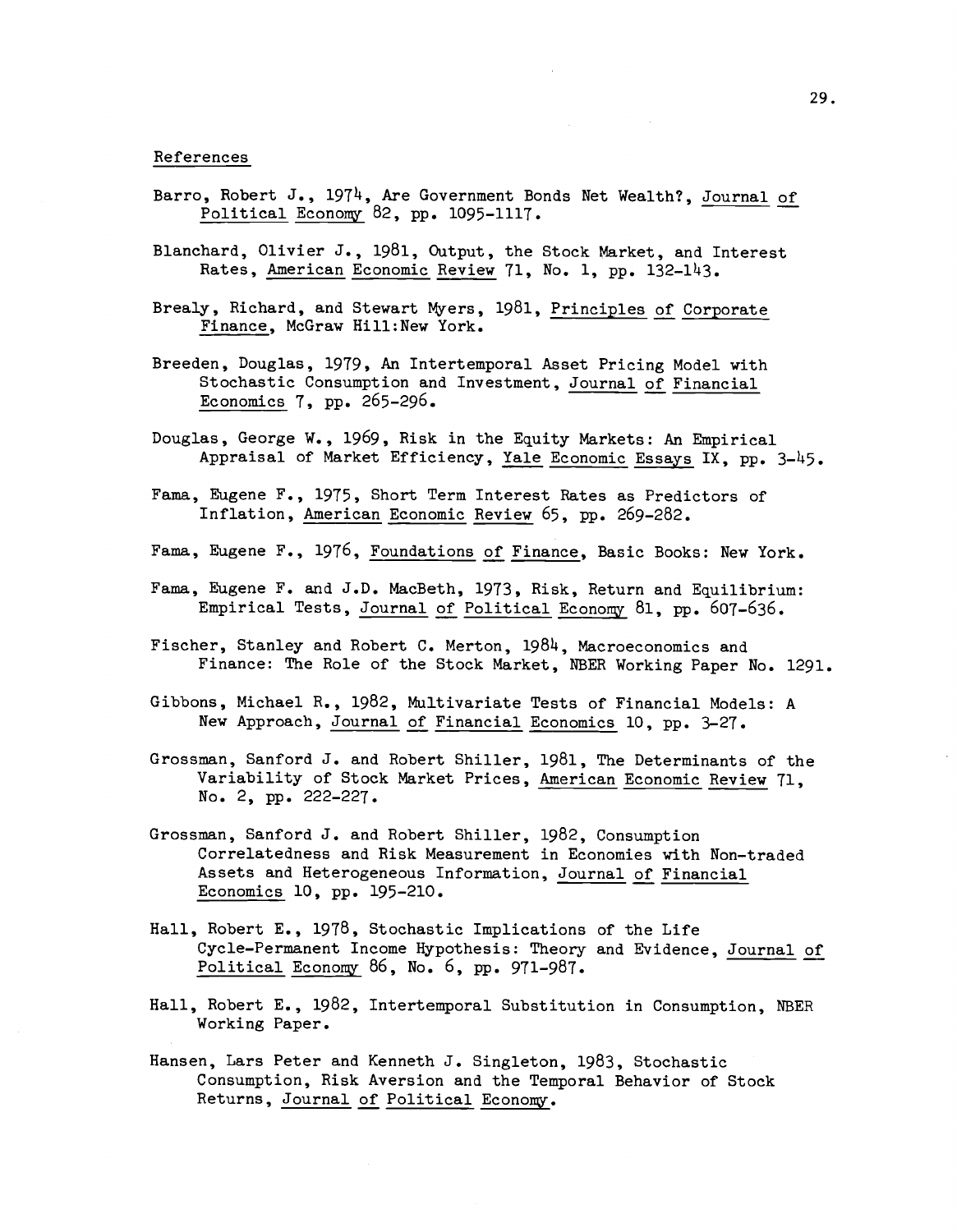- Hausman, J.A., 1978, Specification Tests in Econometrics, Econometrica 46, No. 6, pp. 1251—1271.
- Levy, Haim, 1978, Equilibrium in an Imperfect Market: A Constraint on the Number of Securities in the Portfolio, American Economic Review 68, No. 4, pp. 643—658.
- Lucas, Robert E., Jr., 1978, Asset Prices in an Exchange Economy, Econometrica 46, pp. 1429—1445.
- Mankiw, N. Gregory, 1981, The Permanent Income Hypothesis and the Real Interest Rate, Economics Letters 7, pp. 307—311.
- Mankiw, N. Gregory, 1983, Consumer Durables and the Real Interest Rate, NBER Working Paper No. 1148.
- Mankiw, N. Gregory, Julio J. Rotemberg and Lawrence H. Summers, 1982, Intertemporal Substitution in Macroeconomics, NBER Working Paper No. 898, forthcoming in the Quarterly Journal of Economics.
- Marsh, Terry A., 1983, Asset Pricing Model Specification and the Term Structure of Interest Rates, Sloan School Working Paper No. 1420—83.
- Mehra, Rajnish and Edward C. Prescott, 1983, The Equity Premium: A Puzzle, mimeo.
- Merton, Robert T., 1973, An Intertemportal Capital Asset Pricing Model, Econometrica 41, pp. 867—887.
- Miller, Merton H. and Myron Scholes, 1972, Rates of Return in Relation to Risk: A Re—examination of Some Recent Findings, in M. C. Jensen, ed., Studies in the Theory of Captial Markets, New York: Praeger.
- Rao, C. Radhakrischna, 1973, Linear Statistical Inference and Its Applications, second edition, New York: Wiley.
- Roll, R., 1977, A Critique of Asset Pricing Theory's Tests, Part I, Journal of Financial Economics 4, pp. 129—176.
- Runkle, David, 1982, Liquidity Constraints and the Permanent Income Hypothesis: Evidence from Panel Data, M.I.T.
- Shapiro, Matthew D., 1984, The Permanent Income Hypothesis and the Real Interest Rate: Some Evidence from Panel Data, Economics Letters 14, pp. 93—100.
- Shiller, Robert, 1982, Consumption, Asset Markets, and Macroeconomic Fluctuations, supplement to the Journal of Monetary Economics, Carnegie—Rochester Conference Series, Volume 17.